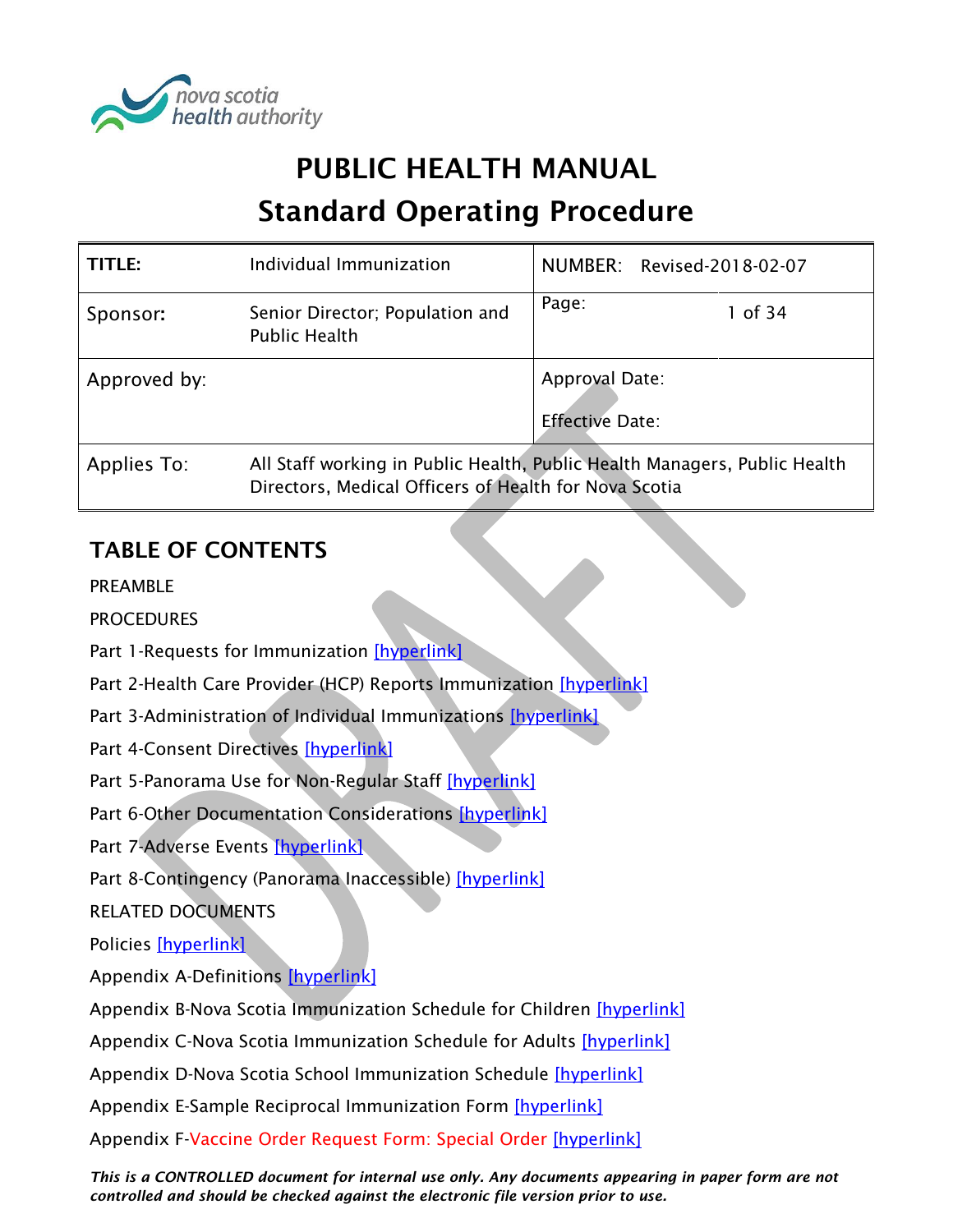*Individual Immunization Page 2 of 34*

Appendix G-Vaccine Usage Form [\[hyperlink\]](#page-26-0) Appendix H-SIMS Reporting Faints: A Step-By-Step How-To Guide [\[hyperlink\]](#page-27-0)

# PREAMBLE

Effective immunization programs are essential to the prevention and control of many infectious diseases (Public Health Agency of Canada, 2016). The Nova Scotia publicly funded immunization program offers immunization to targeted groups as part of routine and high risk situations. Public Health Staff will determine vaccine eligibility as per the Department of Health and Wellness Publicly Funded Vaccine/Immunoglobulin Eligibility Policy. [https://novascotia.ca/dhw/CDPC/documents/150706\\_Vaccine\\_Immunoglobin\\_eligibility\\_fin](https://novascotia.ca/dhw/CDPC/documents/150706_Vaccine_Immunoglobin_eligibility_final.pdf) [al.pdf](https://novascotia.ca/dhw/CDPC/documents/150706_Vaccine_Immunoglobin_eligibility_final.pdf)

The purpose of this Standard Operating Procedure (SOP) is to outline the planning, implementation and follow-up processes for immunization in a Public Health setting. Panorama software will be used to document pre, during and post immunization activities as outlined in this SOP.

# STANDARD OPERATING PROCEDURE

# <span id="page-1-0"></span>PART 1-REQUESTS FOR IMMUNIZATION

- When a client or Health Care Provider (HCP) contacts public health to request immunization:
	- $\circ$  the administrative assistant will direct the call to the appropriate nurse
	- the client will be directed to the appropriate person via an automated telephone system
- When public health requests the immunization, the nurse immunizer will initiate client contact.

# Role of the Nurse Immunizer

• Identify the need for client immunization based on provincial eligibility criteria [https://novascotia.ca/dhw/CDPC/documents/150706\\_Vaccine\\_Immunoglobin\\_eligibil](https://novascotia.ca/dhw/CDPC/documents/150706_Vaccine_Immunoglobin_eligibility_final.pdf) [ity\\_final.pdf](https://novascotia.ca/dhw/CDPC/documents/150706_Vaccine_Immunoglobin_eligibility_final.pdf)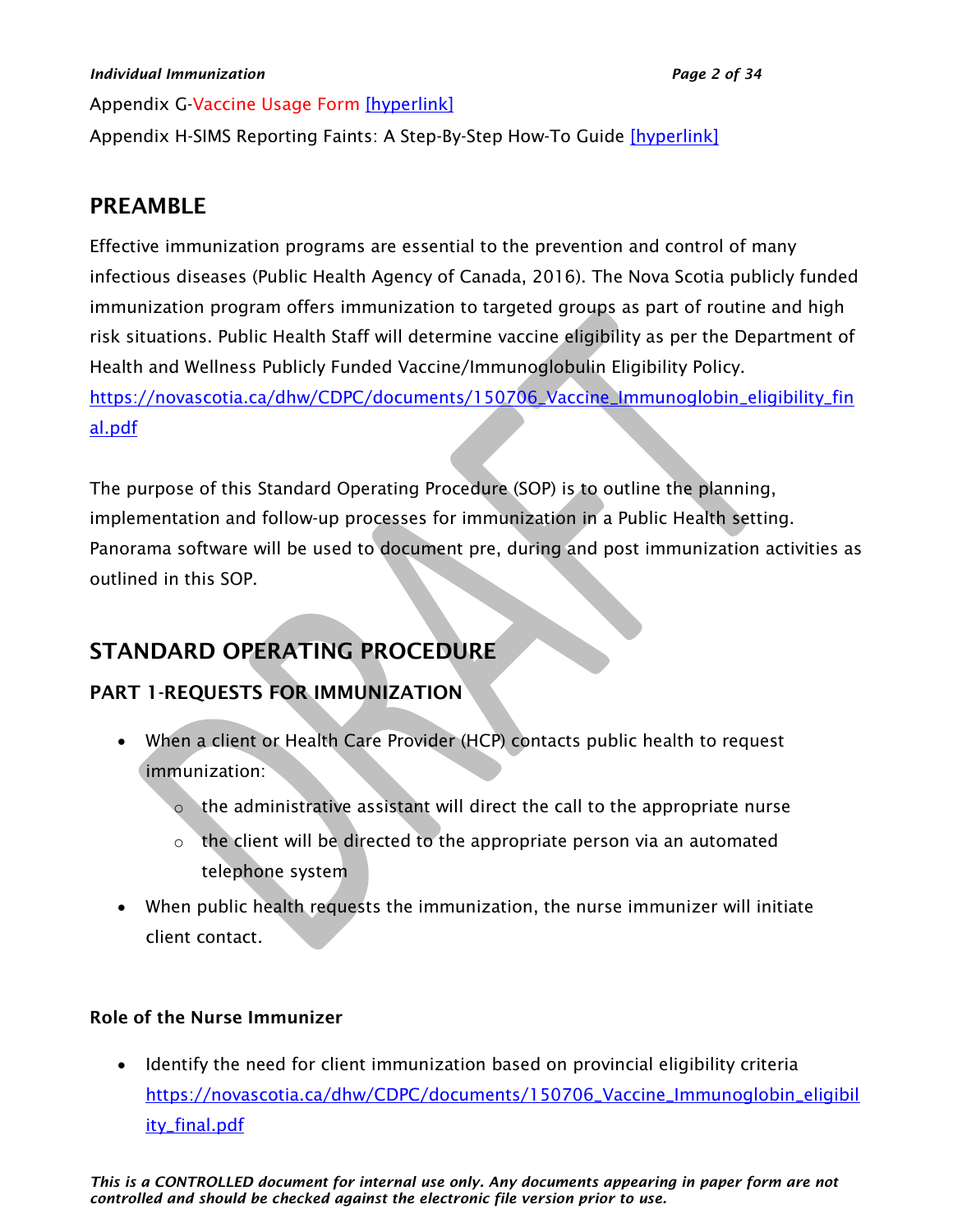#### *Individual Immunization Page 3 of 34*

- Discuss the immunization recommendation with the client (or HCP) and provide education as required.
- Search for the client in Panorama. [\[User Guide\]](https://support.novascotia.ca/sites/default/files/docs/immunization-user-guides/PNS%20User%20Guide%20CLT%20101%20-%20Basic%20Client%20Records%20Management.pdf)
	- o If a client profile exists, review and update the profile.
	- o If a client profile does not exist, create a new profile.
- If the client chooses to be immunized book an appointment, or if applicable advise the client that immunization may be administered by their HCP.
	- $\circ$  If immunization is being administered by a HCP who is external to public health, refer to Part 4-Consent Directives: Request for Release of Vaccine(s) to External HCPs. [\[hyperlink to Part 4-Consent Processing\]](#page-5-0)

# Role of the Administrative Assistant

• Some offices may use an administrative assistant rather than a nurse for booking individual appointments and creating client profiles.

# <span id="page-2-0"></span>PART 2- HCP REPORTS IMMUNIZATION

# Role of the HCP

- Records the client immunization in the medical record.
	- $\circ$  If the HCP uses Nightingale software the EMR interface will automatically create a historical data file and regularly upload to Panorama for Public Health access.
	- $\circ$  If the HCP does not use Nightingale software they will complete a reciprocal form and send to Public Health for manual Panorama entry.

# Role of the Administrative Assistant

- Receive and review reciprocal form provided by the HCP.
	- $\circ$  If the form is incomplete, follow up with the HCP for any missing details.
	- o Search for the client in Panorama. [\[User Guide\]](https://support.novascotia.ca/sites/default/files/docs/immunization-user-guides/PNS%20User%20Guide%20CLT%20101%20-%20Basic%20Client%20Records%20Management.pdf)
	- o If a client profile exists, review and update demographic information.
	- o If a client profile does not exist, create new profile.
		- In order to ensure the accuracy of data for reporting purposes and to minimize duplicate profile entries, it is extremely important that a

*This is a CONTROLLED document for internal use only. Any documents appearing in paper form are not controlled and should be checked against the electronic file version prior to use.*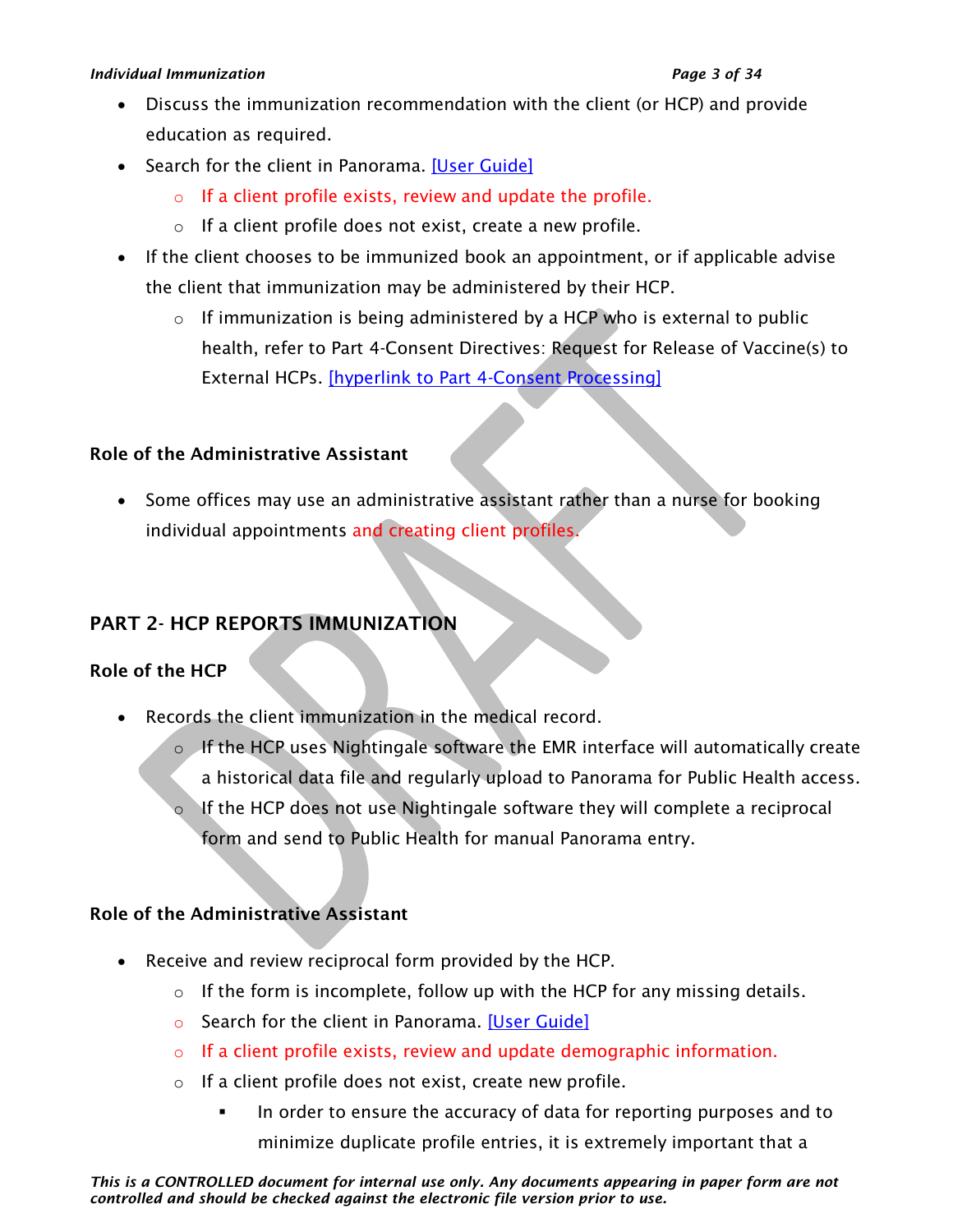careful and extensive client search is completed prior to creating a new profile.

- **EXED Always search first using a Nova Scotia HCN as the only criteria** 
	- If no HCN, the first search may be done using an alternate client number from the drop down list.
- **.** If a HCN or other client number is unknown, not applicable, or the client is not found in a search using this criteria; clear the HCN field and search using the following criteria in any combination available:
	- Name (first and last); gender; date of birth
- If still no results; search only the client first and last name using a wildcard symbol AND/OR a phonetic match
- A minimum of three searches must be attempted prior to the creation of any new client profile.
- o If duplicate profiles are found for the same client, follow the process for reporting duplicates [\[hyperlink to Part 6-Other Documentation Considerations\]](#page-9-0)
- Record the immunization information in the client profile under the non-provider category [\[User Guide\]](https://support.novascotia.ca/sites/default/files/docs/immunization-user-guides/PNS%20User%20Guide%20IMM%20101%20-%20Single%20Immunization.pdf)

# <span id="page-3-0"></span>PART 3-ADMINISTRATION OF INDIVIDUAL IMMUNIZATIONS

- All immunizers must have current immunization competency and certification as outlined in the NSHA Immunization Policy *[hyperlink to new policy when approved]*, the NSHA SOP [hyperlink to new SOP once available] and the Nova Scotia Immunization Manual <http://novascotia.ca/dhw/cdpc/documents/Immunization-Manual.pdf>
- Nurse Immunizers will confirm they can access the Panorama immunization module prior to the day of a scheduled immunization appointment. Any issues with software/hardware access are to be identified with sufficient time for rectification prior to the scheduled clinic date and brought to the attention of the Health Protection manager or designate.
- Nurse Immunizers with Panorama access will be able to use the application in any zone within Nova Scotia should it be required.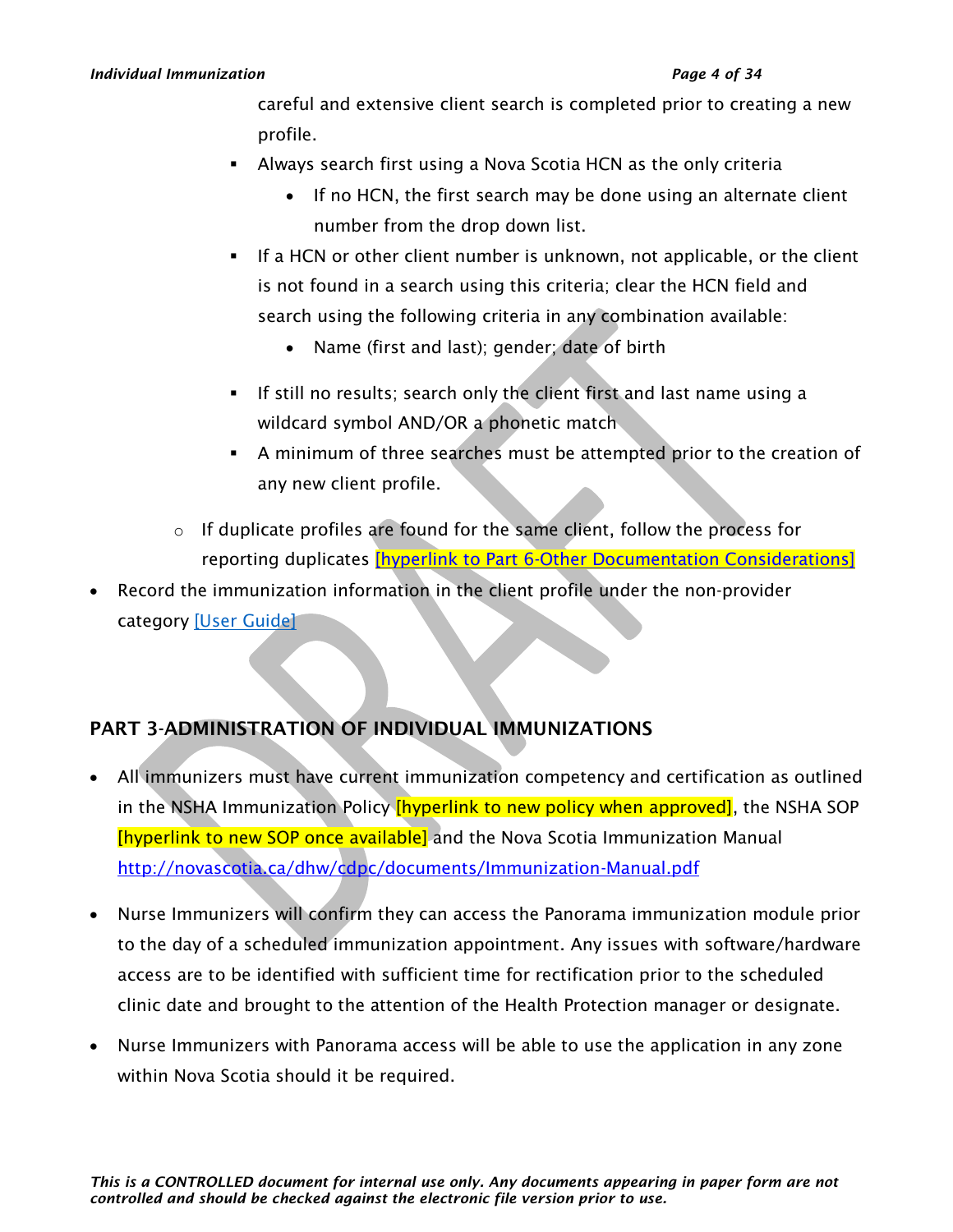# Role of the Nurse Immunizer-Pre Appointment(s)

• Verify the inventory on hand for the required quantities of each vaccine needed.

# Role of the Zone Bio-Coordinator-Pre Appointment(s)

- o If an insufficient quantity is on hand, the Zone Bio-Coordinator secures the stock.
	- When possible this will occur a minimum of one week prior to the scheduled appointment or with as much notice as possible the provincial Bio-Depot.

# Role of the Nurse Immunizer-During Appointment(s)

- Search the client in Panorama and review/update the profile. [\[User Guide\]](https://support.novascotia.ca/sites/default/files/docs/immunization-user-guides/PNS%20User%20Guide%20CLT%20101%20-%20Basic%20Client%20Records%20Management.pdf)
- The nurse positively identifies the client by verifying two person-specific client identifiers as per NSHA policy CL-SR-025. [hyperlink to policy]
	- o Confirm the client's full name, date of birth (together these are one identifier), and home address. Additional identifiers may be acceptable as per NSHA policy above.
- Obtain and record client consent for service. [\[User Guide\]a](https://support.novascotia.ca/sites/default/files/docs/immunization-user-guides/PNS%20User%20Guide%20CLT%20101%20-%20Basic%20Client%20Records%20Management.pdf)nd [\[hyperlink to Part 4-](#page-5-0) [Consent Processing\]](#page-5-0)
- The Nurse Immunizer assesses the client to determine if immunization can proceed. If no contraindications exist, the immunization may proceed.
	- Immunize the client as per the NSHA immunization policy *[hyperlink to Public*] Health policy MM-IM-001] and the Nova Scotia Immunization Manual. <http://novascotia.ca/dhw/cdpc/documents/Immunization-Manual.pdf>
	- o Record the immunization in Panorama. [\[User Guide\]](https://support.novascotia.ca/sites/default/files/docs/immunization-user-guides/PNS%20User%20Guide%20IMM%20101%20-%20Single%20Immunization.pdf)
		- **•** Print a copy of the client's full immunization record [\[User Guide\]](https://support.novascotia.ca/sites/default/files/docs/immunization-user-guides/PNS%20User%20Guide%20IMM%20104%20-%20Immunization%20Reports.pdf) and provide to the client.
			- The client should receive printed documentation at each appointment where vaccine dose(s) are administered.
		- The client may share documentation with their HCP or a copy of the immunization record may be sent directly to the HCP from public health.
		- **EXT** If an error in recording occurs, invalidate erroneous information and add correct information to the client record.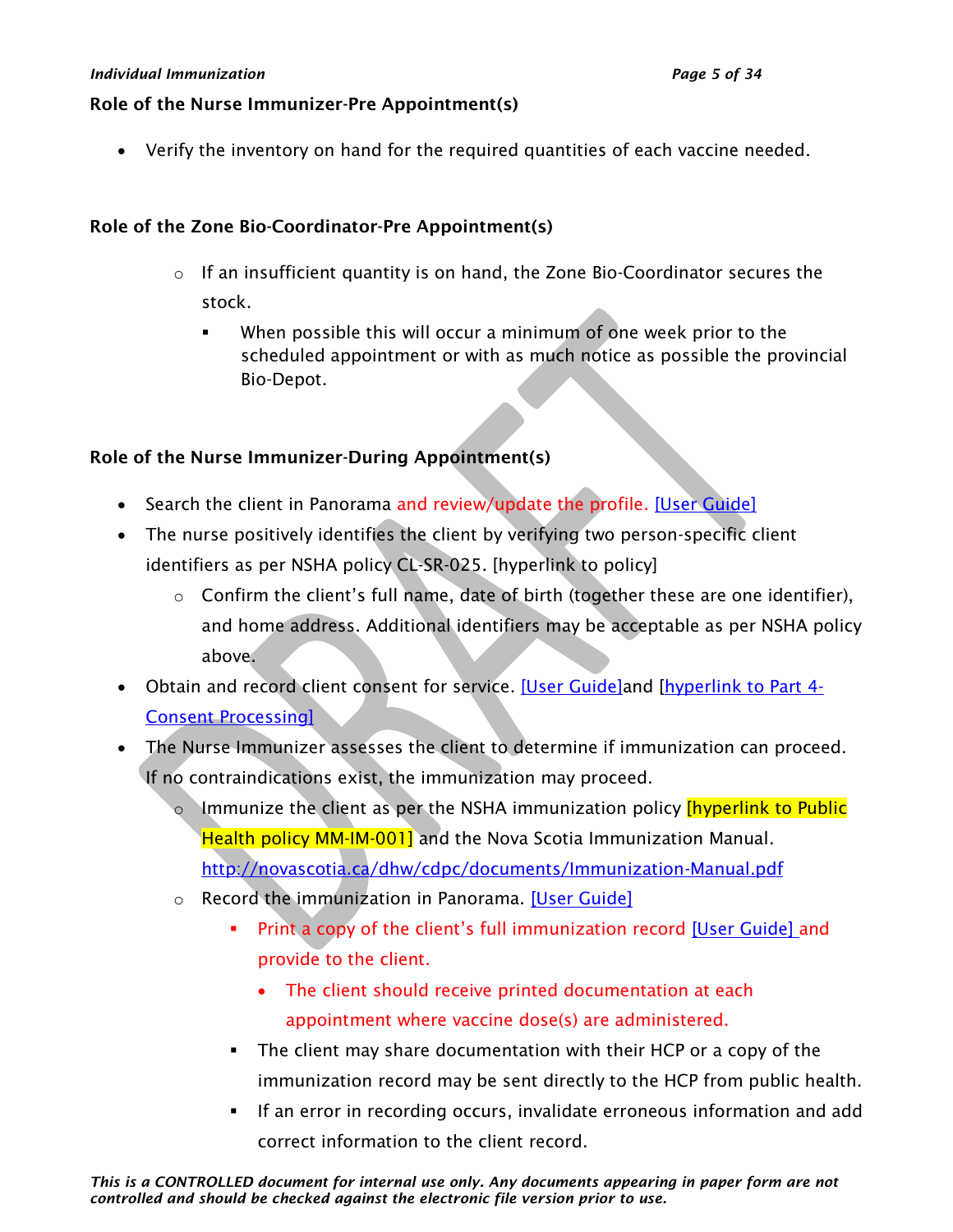#### *Individual Immunization Page 6 of 34*

**EXECORE CLINICAL READER IS REGORD FOR A READER** FIGURE READERED.

- o
- If any vaccine doses were wasted, record them on a vaccine wastage form and forward the form to the Zone Bio-Coordinator upon completion of appointment(s).
- Deferral of immunization:
	- $\circ$  Immunization Deferral occurs in cases where a client is expected to receive the immunization in future but could not receive it on the day of the scheduled clinic (i.e. they are sick, more information is required from the HCP, etc.).
	- $\circ$  Refer to Part 6-Other documentation considerations [\[hyperlink to section\]](#page-9-0)

# Role of the Zone Bio-Coordinator-Post Appointment(s)

- Search and review the vaccine wastage.
	- o Enter vaccine wastage into Panorama.

# Role of the Nurse Immunizer-Post Appointment(s)

The following role is only applicable if the Panorama system was not accessible at the time of the immunization appointment.

- Each Nurse Immunizer will enter any paper immunization records they completed into Panorama. **[User Guide]** This should occur under exceptional circumstances only. [\[hyperlink to Part 8-Contingency Planning\]](#page-12-1)
	- o Depending on zone resources, where a Nurse Immunizer is not able to enter paper records into Panorama post-appointment(s), the administrative assistant/data entry clerk may enter records as a non-provider entry. These are never to be entered as historical records.

# <span id="page-5-0"></span>PART 4-CONSENT DIRECTIVES

There are two types of consent directive processes outlined in this SOP (1) Consent for Service and (2) Consent for Disclosure. It is expected that Nurse Immunizers are familiar with both types of directive processes.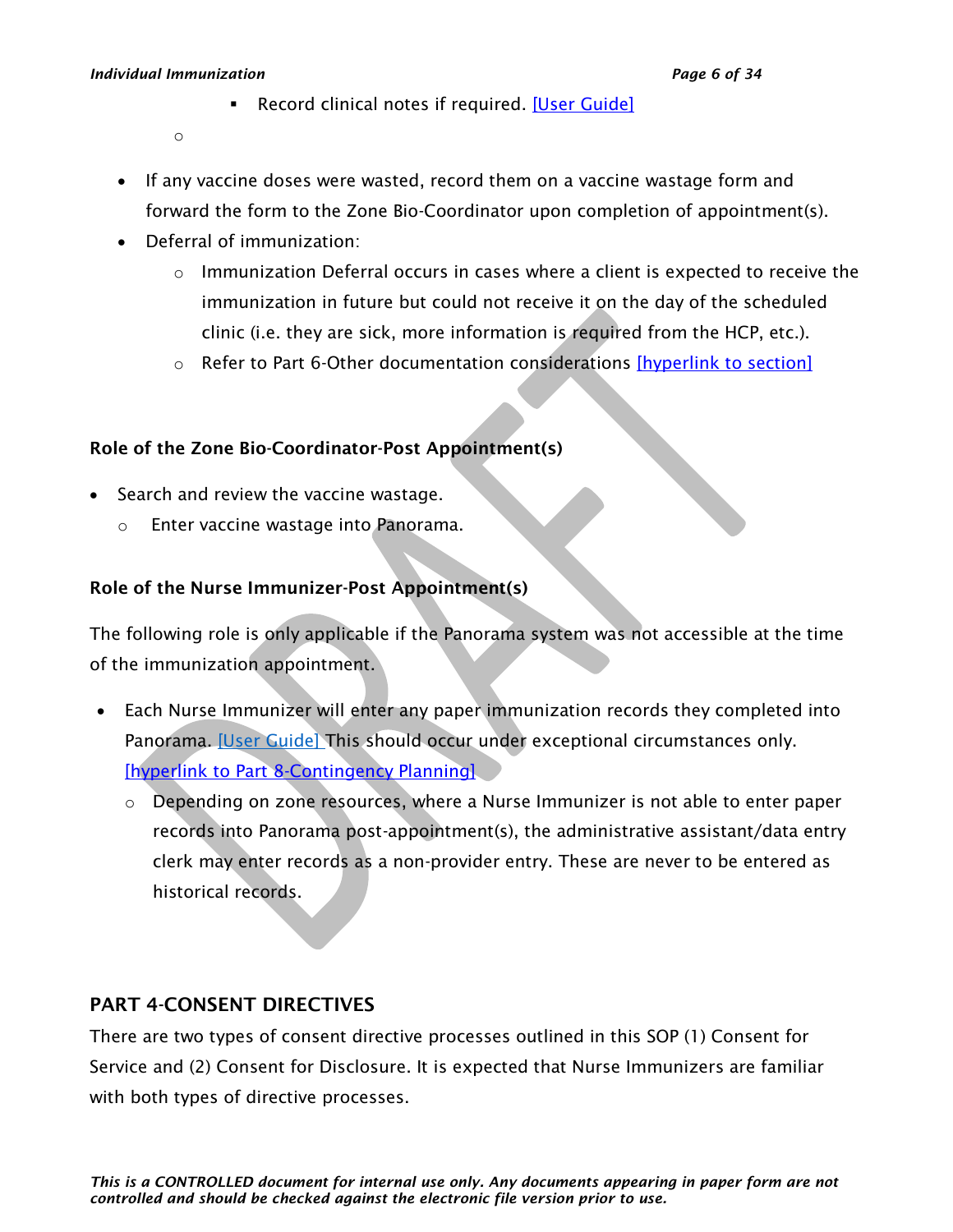#### *Individual Immunization Page 7 of 34*

## Process for Consent for Disclosure

- Consent for Disclosure related to Panorama must be granted and put into effect by the DHW Privacy and Access Office.
	- o Staff will advise clients who want to exercise this right to visit <https://novascotia.ca/dhw/phia/your-privacy.asp> for more information or consult the Privacy and Access Office at 1-855-640-4765 or [phia@gov.ns.ca](mailto:phia@gov.ns.ca)
	- Once a request goes through the formal process the client file will not appear in a search. Nurses must obtain client consent to override this directive. [\[User Guide\]](https://support.novascotia.ca/sites/default/files/docs/immunization-user-guides/PNS%20User%20Guide%20CLT%20102-%20Advanced%20Client%20Records%20Management.pdf)
		- Only Nurse Immunizers and Medical Officers of Health (MOHs) are given permission in Panorama to complete a consent override.

# Process for Consent for Service

- Clients can choose to receive or refuse an immunization. Before an immunization is given, every client is asked if they understand, have any questions, and consent to being immunized.
- Consent must be documented under the client profile in Panorama [\[User Guide\]](https://support.novascotia.ca/sites/default/files/docs/immunization-user-guides/PNS%20User%20Guide%20CLT%20102-%20Advanced%20Client%20Records%20Management.pdf)
- If a client is a child and the parent requests that the immunization be given but the child refuses, the immunization will not be given.
- In cases where a minor client requests immunization but parents do not consent, refer to "Consent of a Minor" section below.

# Consent of a Minor

- In cases where a minor client requests immunization but parents have denied consent, the Nurse Immunizer will assess the student's capacity to consent as a minor. This will occur on a case-by-case basis with the understanding that there is no age of majority in Nova Scotia. It is the responsibility of the Nurse Immunizer to ensure the following criteria has been met before allowing the minor to consent to immunization:
	- $\circ$  They are able to understand what the vaccine is and why it is given.
	- $\circ$  They are able to understand what the risks and benefits are of receiving the vaccine.
	- $\circ$  They are able to understand what the risks and benefits are of not receiving the vaccine.
- The Nurse Immunizer will advise the client that an assessment must occur before they are able to receive the vaccine.

*This is a CONTROLLED document for internal use only. Any documents appearing in paper form are not controlled and should be checked against the electronic file version prior to use.*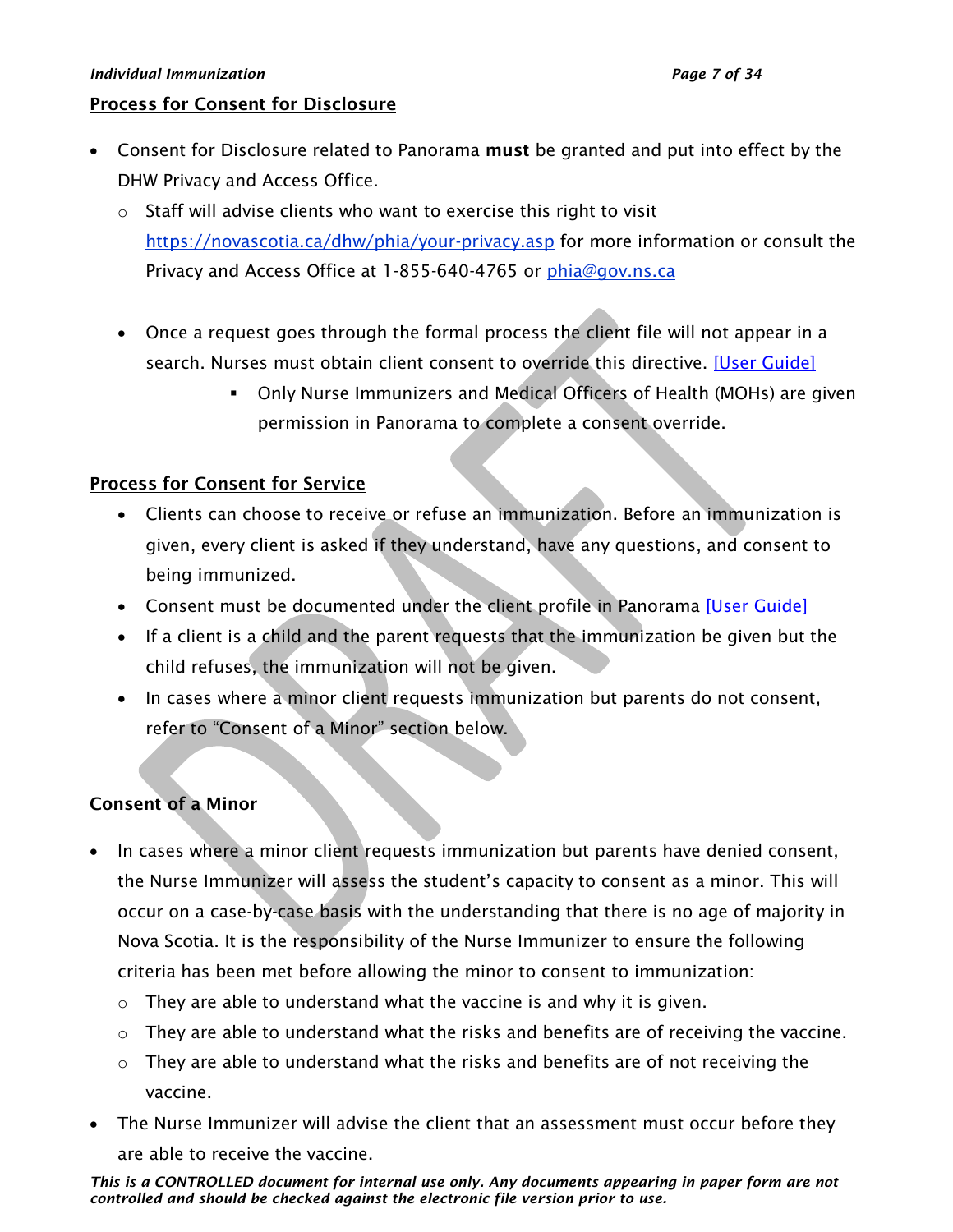#### *Individual Immunization Page 8 of 34*

- $\circ$  Schedule a time for the client to meet individually with the Nurse Immunizer to ensure adequate assessment of the client's capacity to consent and for additional conversation to occur with the parent should the client choose.
- Once the Nurse Immunizer has had a discussion with the client and confirms these criteria have been met then the client may proceed with consent for immunization and the vaccine may be administered.
	- $\circ$  The Nurse Immunizer must clearly document the conversation with the client including the minor's capacity to make the decision and their informed consent.
- If a client is determined by the Nurse Immunizer as lacking the capacity to provide informed consent, this should also be documented in the profile and immunization should NOT be given.
	- o The client will be advised of the reason for withholding immunization.
	- $\circ$  The Nurse Immunizer may also encourage the client to have additional discussion with the parent regarding the desire for immunization.
- The Health Protection Manager will be informed of situations where a client overrides parental consent either:
	- o Immediately where the client receives the vaccine on the same day
	- o As soon as possible, but always prior to, the scheduled date of assessment where the client is expected to be assessed at a later date.

# Sharing of Personal Health Information (where consent of a minor was granted for immunization)

- Sharing of personal health information, including record of immunization, generally requires client consent.
- If a student is assessed as capable of providing informed consent for immunization, the record of such immunization should be provided directly to the student. No further communication with the parent or guardian about the immunization should occur without the consent of the student.

For additional information, Nurse Immunizers will refer to their previous District Health Authority policies regarding consent to treatment until a NSHA policy is approved for use.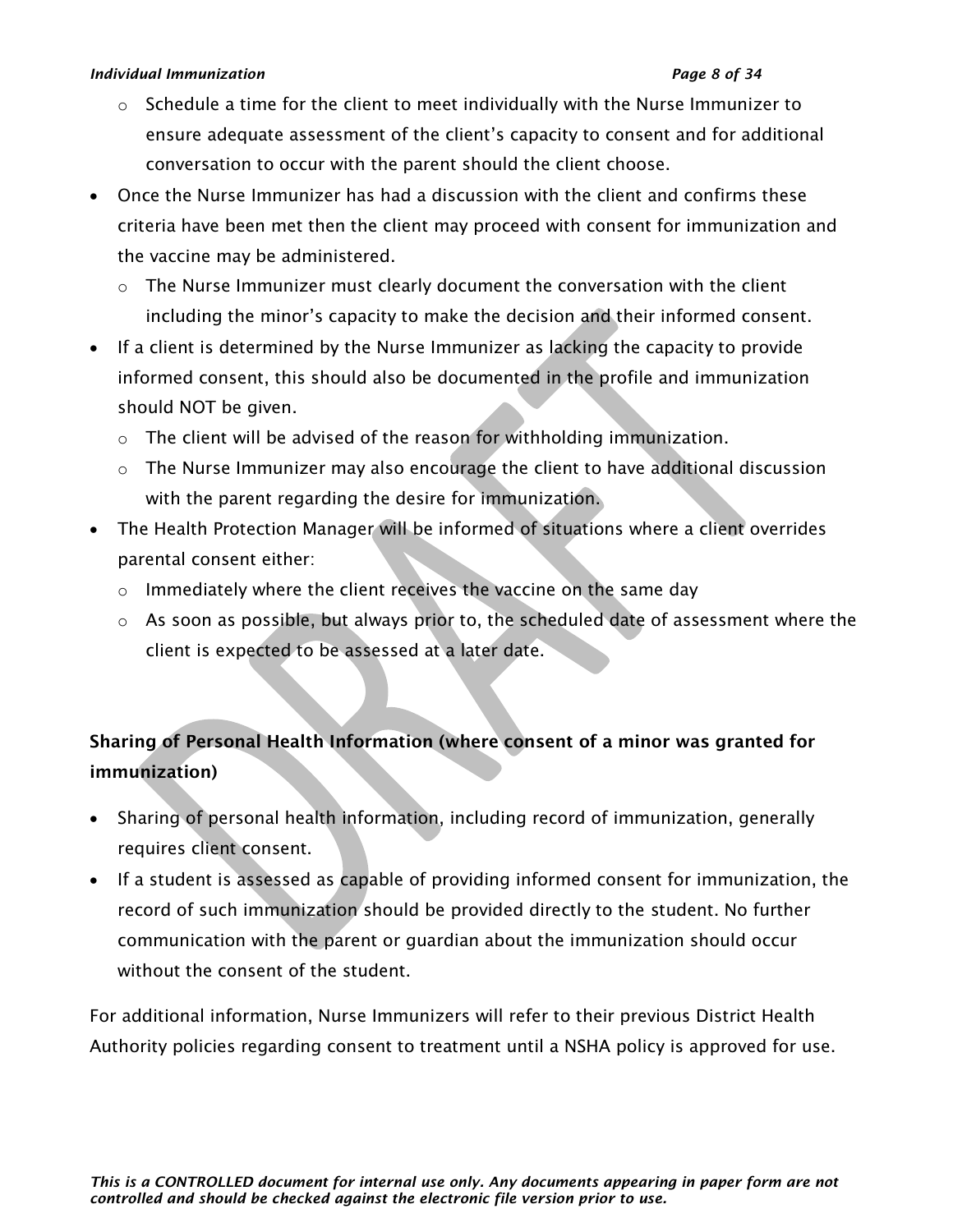#### *Individual Immunization Page 9 of 34*

## Request for Release of Vaccine(s) to External HCPs

- Release of any publicly funded vaccine(s) to HCPs external to public health should be based on client eligibility criteria.
- The school based immunization program is a public health delivered program; other publicly funded immunizations are delivered by a mixed model including external HCPs.
- Release of school based immunization program vaccine(s) to HCPs external to public health should be done in exceptional circumstances only and approved on a case by case basis in consultation with the Health Protection manager or designate.
	- o Considerations for approval may include the following:
		- Extended efforts have been made by public health to accommodate immunization at the school or local public health office.
		- Denial of vaccine release will likely result in the child remaining unimmunized.
- If approved public health must ensure that the HCP has been made aware that record of the vaccine administration must be submitted to public health via reciprocal form [\[hyperlink to Appendix E\]](#page-24-0) OR entered directly into Nightingale (not both).
- A free issue vaccine request form is used for release of school based vaccine to external HCPs. [\[hyperlink to Appendix F\]](#page-25-0) and [https://novascotia.ca/dhw/cdpc/documents/forms/High-Risk-Special-Release-](https://novascotia.ca/dhw/cdpc/documents/forms/High-Risk-Special-Release-Vaccine-Order-Request.pdf)[Vaccine-Order-Request.pdf](https://novascotia.ca/dhw/cdpc/documents/forms/High-Risk-Special-Release-Vaccine-Order-Request.pdf)

# <span id="page-8-0"></span>PART 5-PANORAMA USE FOR NON-REGULAR STAFF

- It is expected that all Staff involved in client immunization will utilize Panorama regardless of employment status.
- All Non-Regular Staff who provide immunization related services to clients will require an Active Directory account in order to access and record information in Panorama.
	- o Active Directory accounts are set up through the User Access Process with NSHA Information Technology Services.
	- o The manager or delegate must be made aware of new users as soon as possible to ensure timely system access prior to scheduled immunization clinic(s).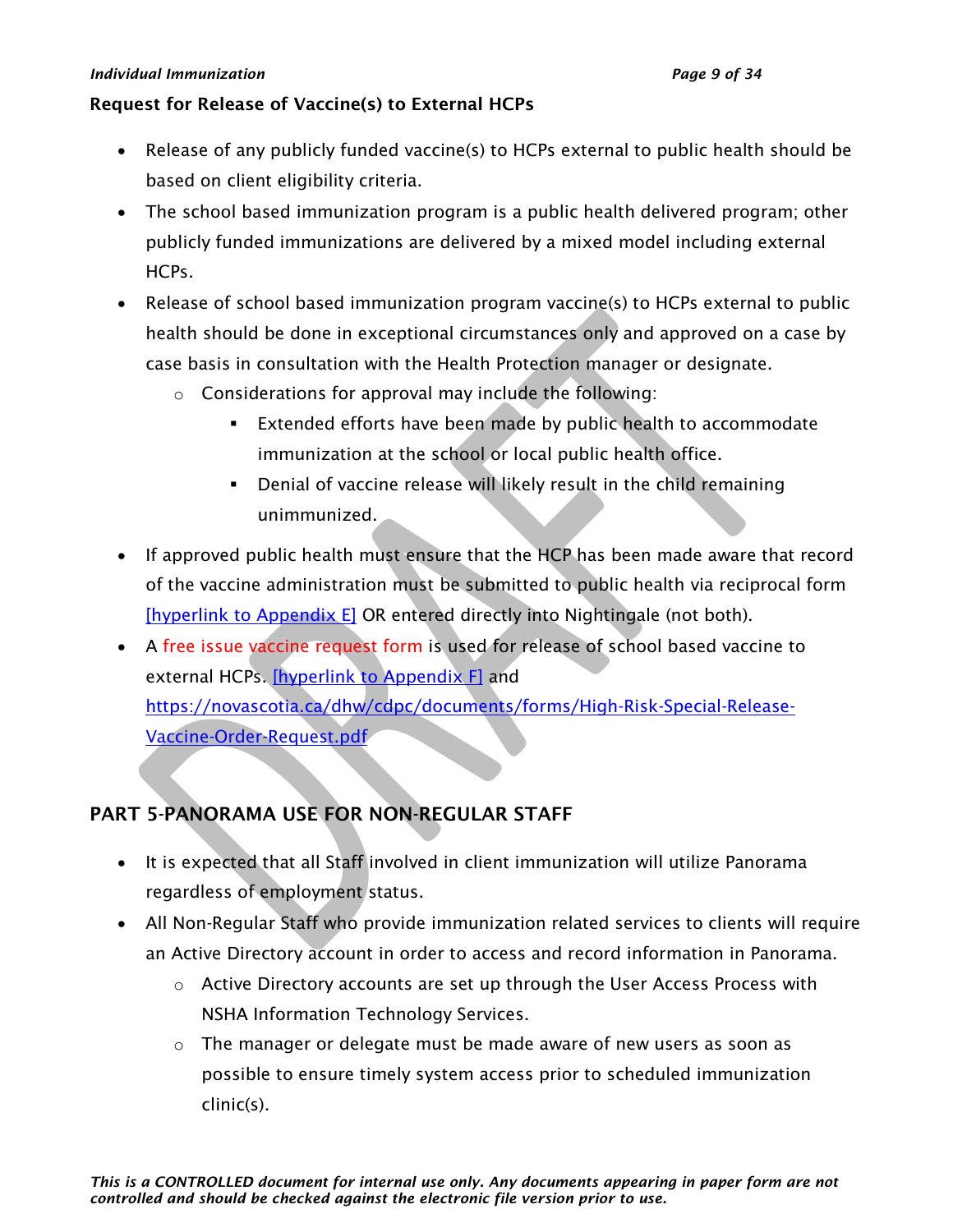#### *Individual Immunization Page 10 of 34*

- $\circ$  Requests for Active Directory accounts can be made through SharePoint at: [http://intra.nshealth.ca/it-self](http://intra.nshealth.ca/it-self-service/SitePages/User%20Access%20%e2%80%93%20Bulk%20Users.aspx)[service/SitePages/User%20Access%20%e2%80%93%20Bulk%20Users.aspx](http://intra.nshealth.ca/it-self-service/SitePages/User%20Access%20%e2%80%93%20Bulk%20Users.aspx)
- Hardware (i.e. laptops) will be made available within the zones to any staff who do not already have dedicated equipment assigned.
- All Non-Regular Staff will confirm they can access the Panorama immunization module prior to scheduled appointments. Any issues with software/hardware access are to be identified with sufficient time for rectification prior to the scheduled date.

## Nursing Students

- Nursing students who are completing a practicum placement with NSHA Public Health may administer vaccine to clients provided that:
	- o The post-secondary institution is in support of nursing students immunizing
	- o An Active Directory account has been established within NSHA
	- o A user account has been set up within Panorama
		- Students will be manually entered as providers and a provider dropdown option will be available for "student".
	- o Immunization competency has been established as required for all other Nurse Immunizers. [hyperlink to [Part 3-Administration of Individual Immunizations\]](#page-3-0)
- A preceptor or other Nurse Immunizer must be assigned and available at all times during client appointments to support and supervise nursing students who are administering vaccine.

# <span id="page-9-0"></span>Part 6-OTHER DOCUMENTATION CONSIDERATIONS

# Deletion of Errors

- If information is entered accidentally on a client file (i.e. an allergy, address, consent typo, etc.) it should be deleted, not invalidated.
	- $\circ$  Deletions are only invisible to the end user; this information is still retrievable and auditable. In contrast, invalidated information can still be seen by the end user but is greyed-out.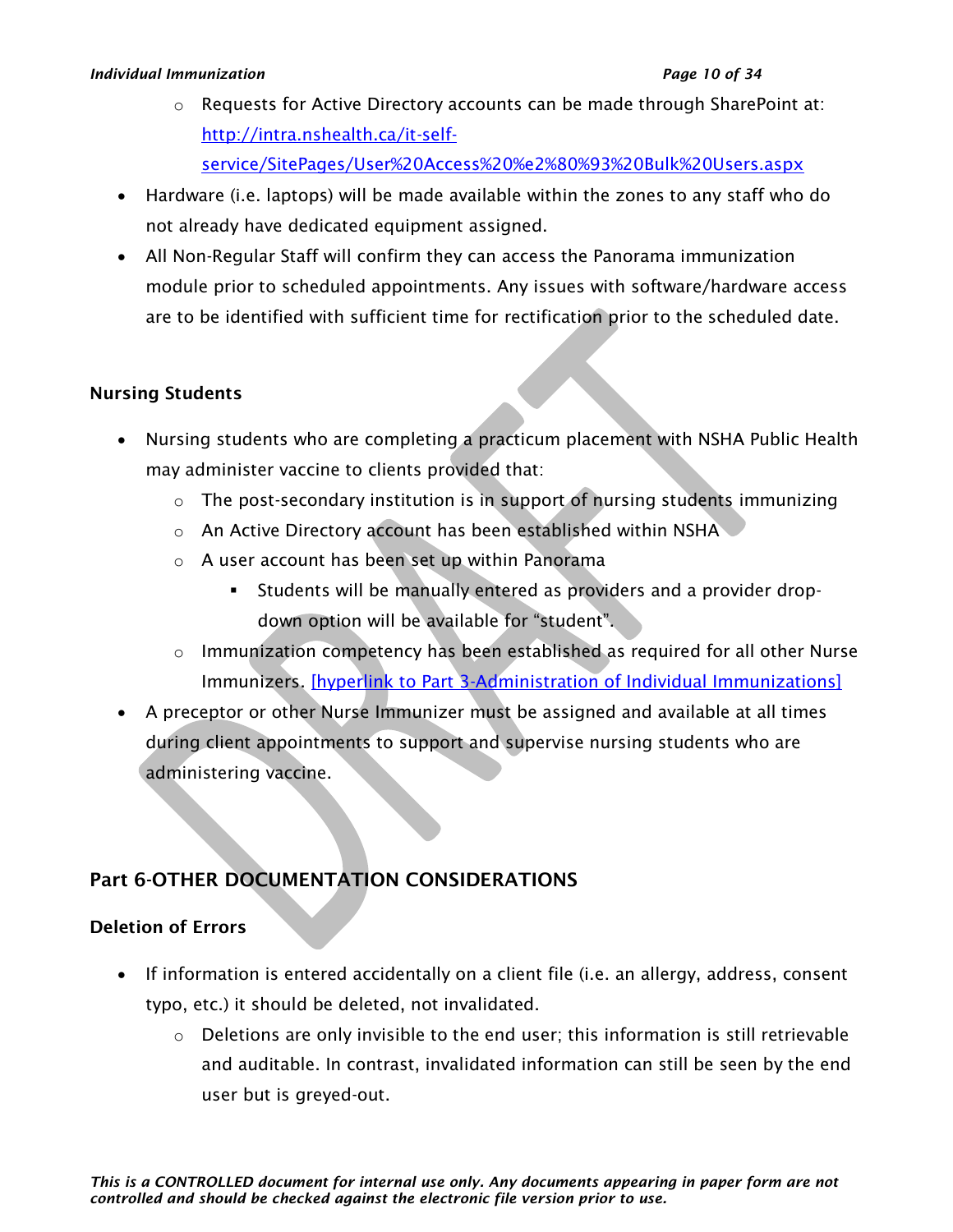#### *Individual Immunization Page 11 of 34*

- o In some cases visibility of incorrect information may cause user confusion and more risk of harm to a client where the information was never relevant to them in the first place.
- Users are NEVER to delete clinical notes, another user's entry, or a past entry. In all of these cases the information would be updated so that all previous information is fully accessible and visible to the end user.
- Immunization administration errors entered by a nurse would be invalidated (not deleted) and correct information entered.
- Any amendment made to a client file that falls outside client demographic data must include a clinical note to indicate which fields have been changed and the reason for the change.

# Duplicate Client Profiles

- If a duplicate client profile is found, an online ticket will be submitted to the Help Desk at<https://ictservices.nshealth.ca/assystnet/application/assystNET.jsp>
	- o The subject line should indicate "Panorama-possible duplicate client".
	- o Include the client ID of all duplicate profiles; do not include client names, health card numbers or other identifying information in the ticket.
	- $\circ$  Tickets for Panorama will be forwarded to the appropriate support Staff for resolution.

# Immunization Deferral

- Immunization Deferral occurs in cases where a client is expected to receive the immunization in future but could not receive it on the day of the scheduled appointment (i.e. they are sick, more information is required from the HCP, etc.).
- The Nurse Immunizer assesses the client and uses clinical judgement as to the necessity for deferring an immunization.
	- $\circ$  Deferrals are documented on the deferral page in Panorama and should always include a comment in the comments section to indicate the reason for deferral. [\[User Guide\]](https://support.novascotia.ca/sites/default/files/docs/immunization-user-guides/PNS%20User%20Guide%20IMM%20101%20-%20Single%20Immunization.pdf)
		- The comments section is preferable over a clinical note as the clinical notes are not attached to a specific event and are more time consuming to locate. The end user must also know to search for a clinical note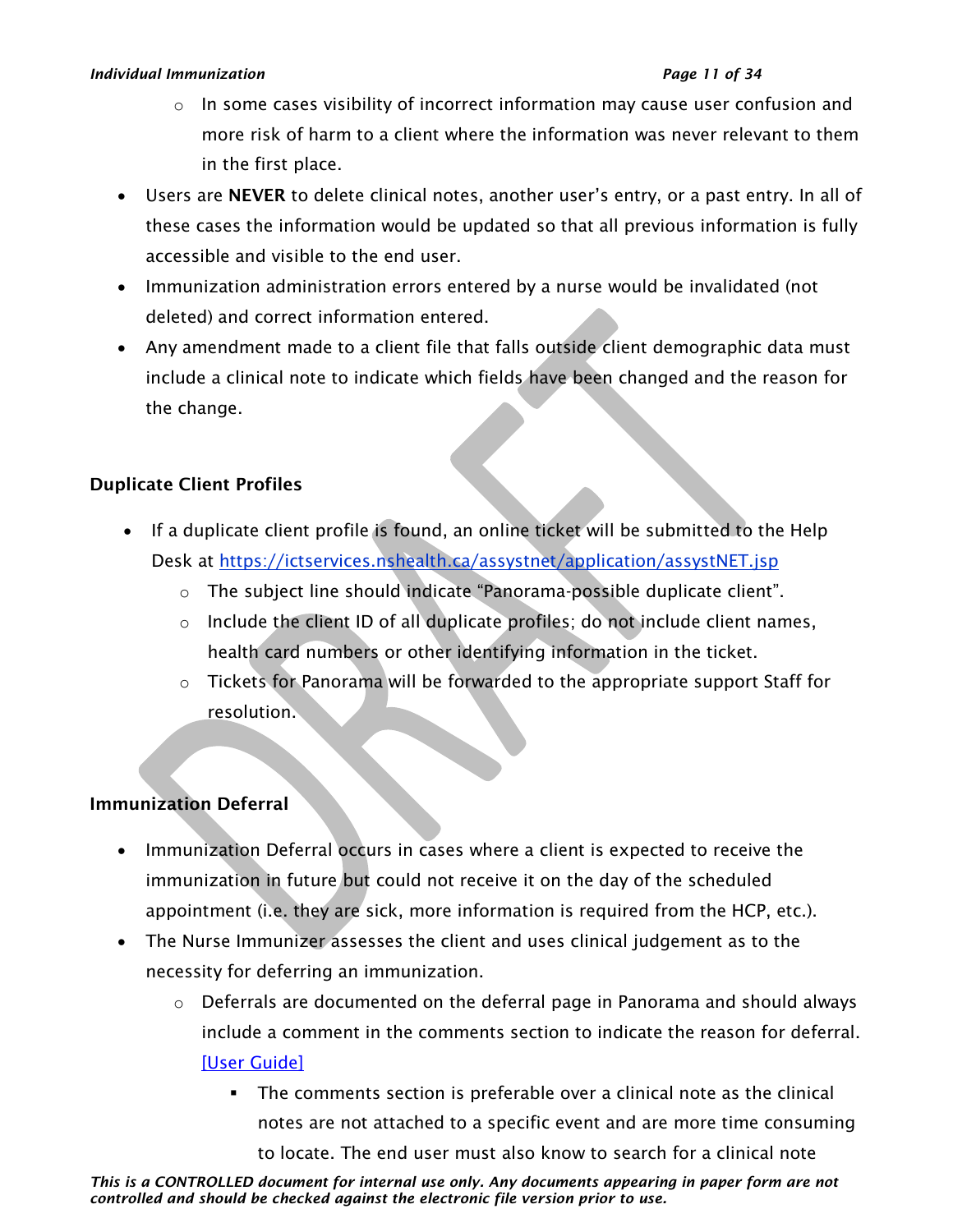#### *Individual Immunization Page 12 of 34*

whereas comments are available to any user on the same page that indicates the deferral was made. If necessary, a clinical note may also be included.

- Whenever possible, a deferral should indicate both the start and end date (i.e. the date the deferral was put in place and the date it is expected to end in immunization).
	- o If an end date is unknown it may be left blank.

# Immunity Status Interpretation

- Where applicable (i.e. the client is a known contact person of high risk notifiable disease case) the immunity status of the client will be determined by the nurse based on immunization history, history of previous illness, and lab reports.
- Immunity status will be recorded in Panorama and updated as new information is available. [\[User Guide\]](https://support.novascotia.ca/sites/default/files/docs/immunization-user-guides/PNS%20User%20Guide%20IMM%20101%20-%20Single%20Immunization.pdf)
	- o A nurse can take verbal report of immunity from a parent (i.e. history of a disease that would typically result in immunity) and indicate the report as verbal in the comments section. If the same student is later discovered to be non-immune this can be added to the client profile.

# Special Considerations [\[Special Conditions\]](https://support.novascotia.ca/sites/default/files/docs/immunization-user-guides/Panorama%20Tips%20%26%20Tricks_Special%20Considerations.pdf)

# *\*confirm & include definition chart from training material*

- Special considerations are updated in the client profile where factors that may impact immunization exist.
	- If a consideration exists that is applicable to ALL immunization (i.e. a needle phobia) then a warning should be added rather than a precaution. [\[User Guide\]](https://support.novascotia.ca/sites/default/files/docs/immunization-user-guides/PNS%20User%20Guide%20CLT%20102-%20Advanced%20Client%20Records%20Management.pdf)
		- Warnings will appear for any vaccine given whereas precautions appear for specific agents.
	- o Allergies recorded in Panorama will not affect the forecaster function. A contraindication (found under special considerations) should also be added to the client profile when a vaccine should not be administered again. Contraindications will adjust the forecaster. [\[User Guide\]](https://support.novascotia.ca/sites/default/files/docs/immunization-user-guides/PNS%20User%20Guide%20IMM%20101%20-%20Single%20Immunization.pdf)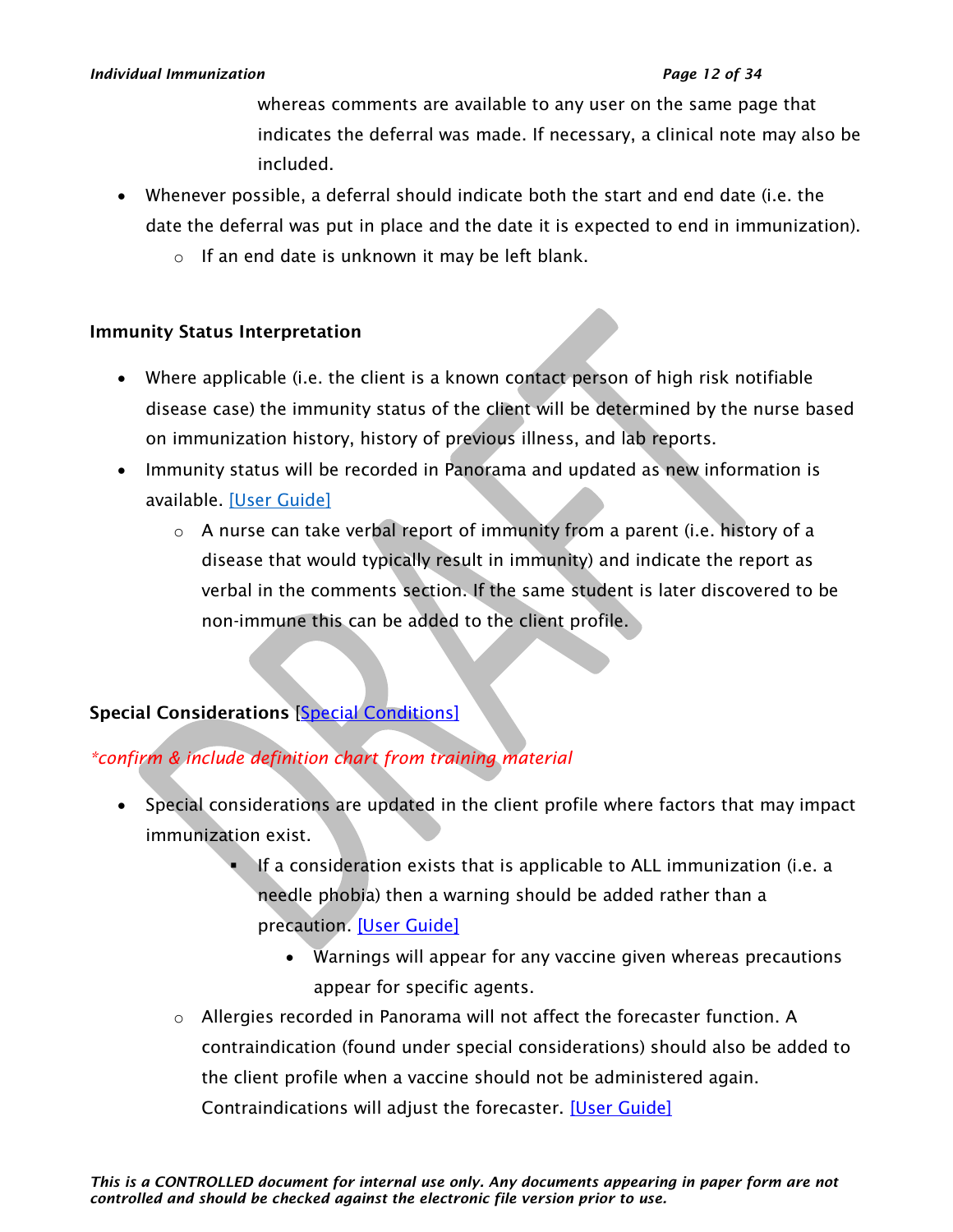#### *Individual Immunization Page 13 of 34*

- $\circ$  If subsequent doses are being recommended, do not use contraindications; instead add a precaution (i.e. longer post-immunization observation period). [\[User Guide\]](https://support.novascotia.ca/sites/default/files/docs/immunization-user-guides/PNS%20User%20Guide%20IMM%20101%20-%20Single%20Immunization.pdf)
- Allergies being captured that are unrelated to immunization may all be listed together under "other" in the comments section. [\[User Guide\]](https://support.novascotia.ca/sites/default/files/docs/immunization-user-guides/PNS%20User%20Guide%20CLT%20101%20-%20Basic%20Client%20Records%20Management.pdf)

# <span id="page-12-0"></span>PART 7-ADVERSE EVENTS

## Role of the Nurse Immunizer

- If a client faints at the immunization appointment the event is reported in the Safety Improvement and Management System (SIMS). [\[hyperlink to SIMS user guide\]](#page-27-0)
- In the case of reaction to a vaccine, an Adverse Event Following Immunization (AEFI) report is completed in addition to the SIMS report. (hyperlink to SIMS user quide) and [hyperlink to SOP for Reporting an AEFI]
- Clients who experience an AEFI are managed in accordance with the organizational policy for anaphylaxis *[link to the new NSHA Anaphylaxis Policy once approved]* and as outlined in the AEFI SOP and Nova Scotia Immunization Manual. <http://novascotia.ca/dhw/cdpc/documents/Immunization-Manual.pdf>
- All adverse events are documented in a clinical note on the client profile in Panorama. [\[User Guide\]](https://support.novascotia.ca/sites/default/files/docs/immunization-user-guides/PNS%20User%20Guide%20IMM%20101%20-%20Single%20Immunization.pdf)
- The Health Protection manager will be made aware of any adverse events as per established zone process.

# <span id="page-12-1"></span>Part 8-CONTINGENCY (PANORAMA INACCESSIBLE)

- Should Panorama access be interrupted at any stage of the clinic process, Staff will:
	- $\circ$  First attempt to connect to the system by tethering to their organization-issued mobile device.
	- o If tethering is unsuccessful, revert to paper-based documentation.
	- o Information will be entered into Panorama as soon as possible.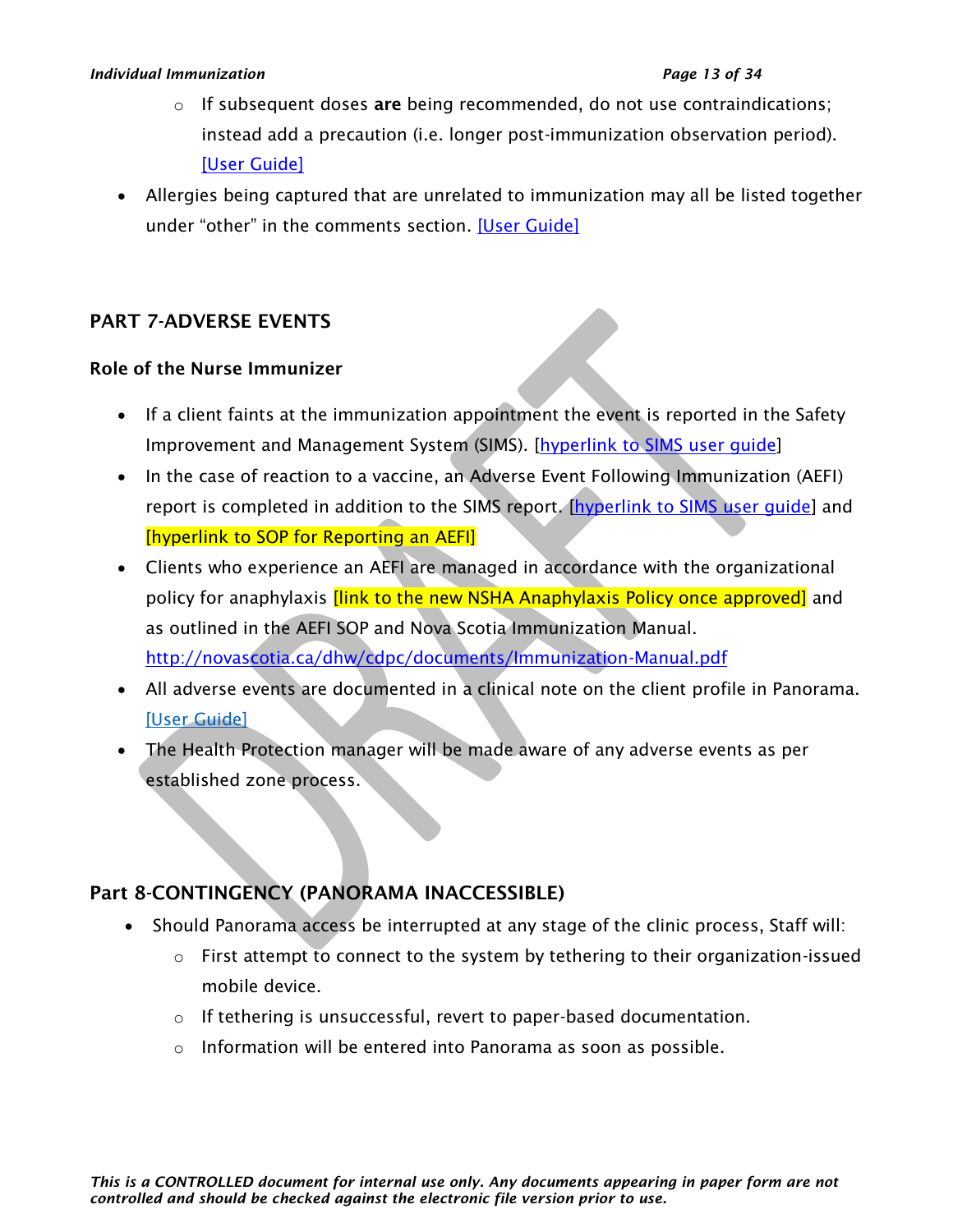#### *Individual Immunization Page 14 of 34*

## Pre Appointment(s):

• The Vaccine Usage Form will be used to document any vaccine taken from the fridge including the vaccine name, lot number, expiry date, and number of doses taken. [\[hyperlink to Appendix G\]](#page-26-0)

# During Appointment(s)

- Reciprocal forms will be completed at the appointment except in the case of school program vaccines where documentation will be completed on the consent form.
	- $\circ$  A hard copy provided to the client as a record of the immunization received.
- Where clinical notes or other additional documentation is required, it will be captured on a hard copy progress note and scanned/attached to the client profile once Panorama becomes available.

# Post Appointment(s)

- All documentation must be entered into Panorama as soon as the possible once the system becomes accessible.
- The Vaccine Usage Form will be used to document any vaccine returned to the fridge, the number of doses used at the clinic, and the number of doses wasted. [\[hyperlink to Appendix G-Vaccine Usage Form\]](#page-26-0)
- The Nurse Immunizer will note on the Vaccine Usage Form that the system was unavailable at the clinic and doses used have not been decremented in Panorama.
	- $\circ$  The Clinic Lead will be accountable to ensure that doses used have been entered against the event and to notify the Zone Bio-Coordinator once this has been completed.
- Each Nurse Immunizer will enter any paper immunization records they completed from the clinic into Panorama. [\[User Guide\].](https://support.novascotia.ca/sites/default/files/docs/immunization-user-guides/PNS%20User%20Guide%20IMM%20101%20-%20Single%20Immunization.pdf) This should occur under exceptional circumstances only.
	- $\circ$  Depending on zone resources, where a Nurse Immunizer is not able to enter paper records into Panorama post-clinic, the clinic lead or admin/data entry clerk may enter records as a non-provider entry. These are never to be entered as historical data.
- $\circ$  Immunization records must be entered into Panorama as soon as the system becomes available and within a one week maximum timeframe.
	- $\circ$  This process is important to ensure the accuracy of inventory reconciliation and prevent counting errors.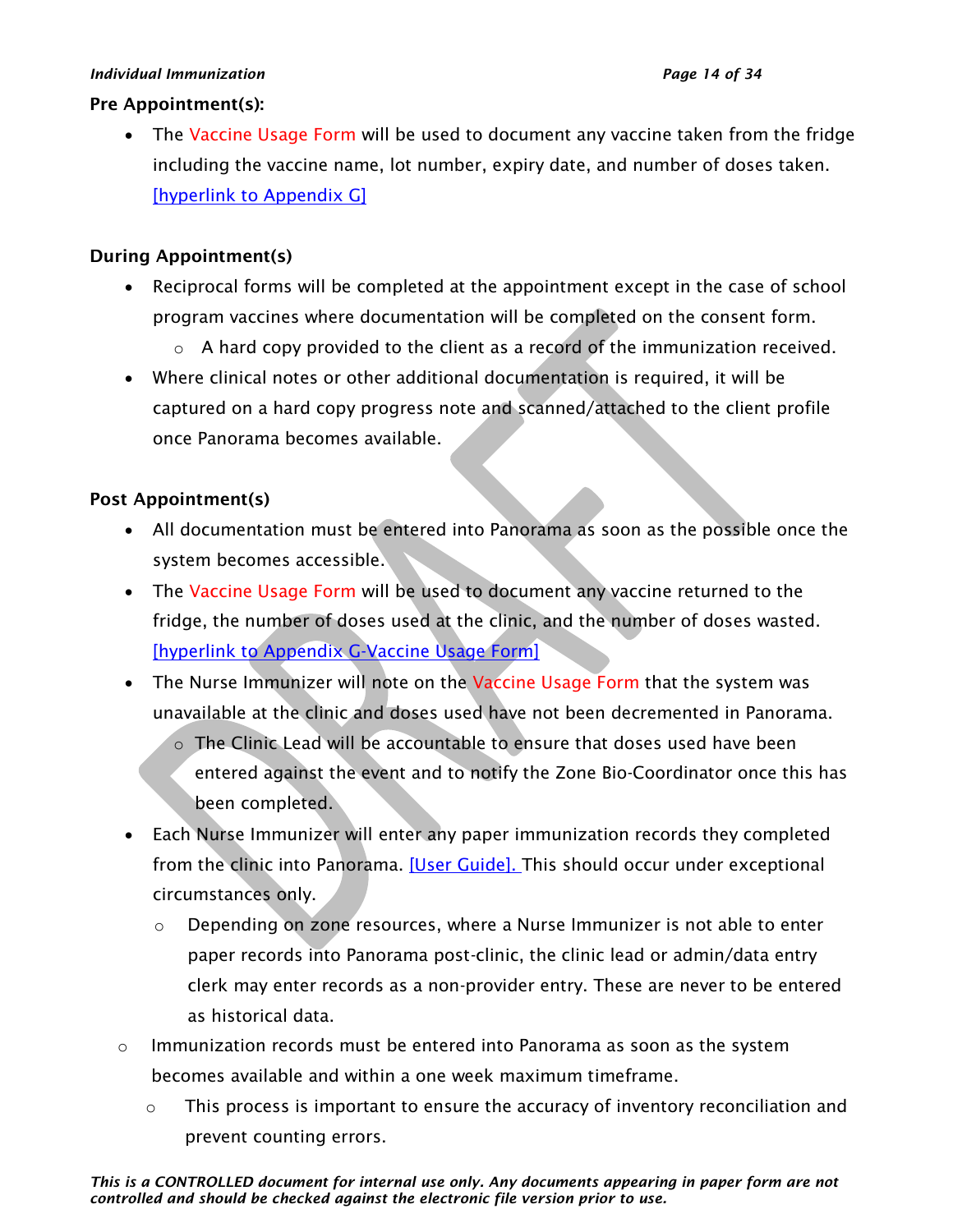## *Individual Immunization Page 15 of 34*

o Zones will be accountable to allot the resources required for data entry to occur within the timeframe required.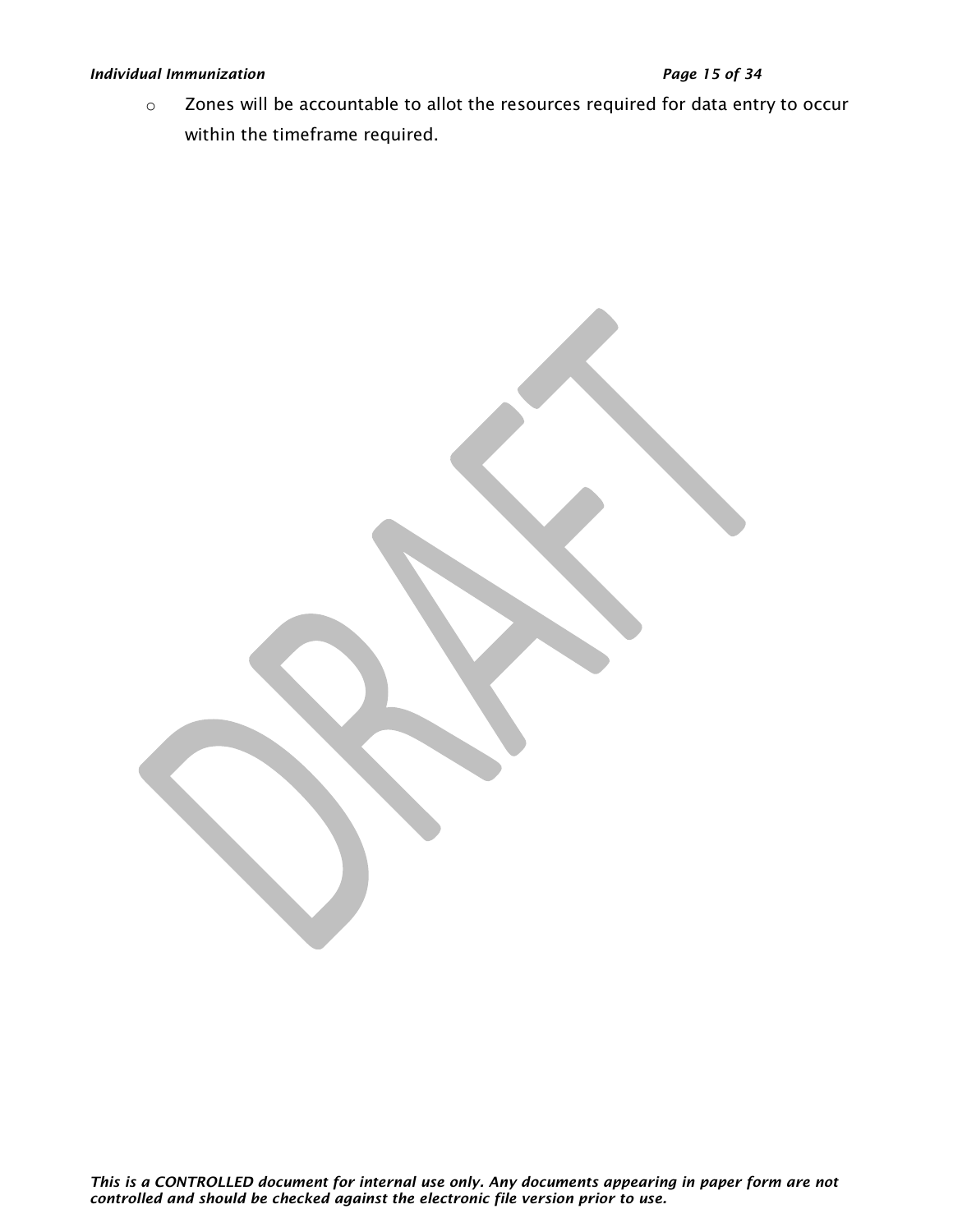# **REFERENCES**

- College of Licensed Practical Nurses of Nova Scotia. (2013). *Practice guidelines.* Retrieved from<http://clpnns.ca/practice-guidelines/>
- College of Registered Nurses of Nova Scotia. (2012). *Documentation guidelines for registered nurses.* Retrieved from: [http://crnns.ca/wp](http://crnns.ca/wp-content/uploads/2015/02/DocumentationGuidelines.pdf)[content/uploads/2015/02/DocumentationGuidelines.pdf](http://crnns.ca/wp-content/uploads/2015/02/DocumentationGuidelines.pdf)
- College of Registered Nurses of Nova Scotia. (2017). *Practice standards*. Retrieved from <http://crnns.ca/practice-standards/>

Province of Nova Scotia. (2006). *Safer Needles in Healthcare Workplaces Act*. Chapter 7 of the Acts of 2006. Retrieved from [http://nslegislature.ca/legc/bills/60th\\_1st/3rd\\_read/b013.htm](http://nslegislature.ca/legc/bills/60th_1st/3rd_read/b013.htm)

- Province of Nova Scotia. (2010). *Registered Nurses Act.* Chapter 21 of the Acts of 2006. Retrieved from<http://nslegislature.ca/legc/statutes/regisnur.htm>
- Province of Nova Scotia. (2013). *Custodians: What does PHIA mean to me? Personal Health Information Act.* Retrieved from<http://novascotia.ca/dhw/phia/custodians.asp>
- Province of Nova Scotia. (2016). *Health Protection Act.* Chapter 4 of the Acts of 2004. Retrieved from<http://nslegislature.ca/legc/statutes/health%20protection.pdf>
- Nova Scotia Health Authority. (2015a). *Immunization toolkit for family practice*. Retrieved from [http://www.cdha.nshealth.ca/public-health/immunization-public](http://www.cdha.nshealth.ca/public-health/immunization-public-health/immunization-toolkit-family-practice)[health/immunization-toolkit-family-practice](http://www.cdha.nshealth.ca/public-health/immunization-public-health/immunization-toolkit-family-practice)
- Nova Scotia Department of Health and Wellness. (2015b). *Communicable disease prevention and control: immunization.* Retrieved form <https://novascotia.ca/dhw/cdpc/immunization.asp>
- Nova Scotia Department of Health and Wellness. (2017a). *Nova Scotia immunization manual*. Retrieved from [http://novascotia.ca/dhw/cdpc/documents/Immunization-](http://novascotia.ca/dhw/cdpc/documents/Immunization-Manual.pdf)[Manual.pdf](http://novascotia.ca/dhw/cdpc/documents/Immunization-Manual.pdf)
- Nova Scotia Department of Health and Wellness. (2017b). *Publicly funded vaccine/immunoglobulin eligibility criteria.* Retrieved from [https://novascotia.ca/dhw/CDPC/documents/150706\\_Vaccine\\_Immunoglobin\\_](https://novascotia.ca/dhw/CDPC/documents/150706_Vaccine_Immunoglobin_eligibility_final.pdf) [eligibility\\_final.pdf](https://novascotia.ca/dhw/CDPC/documents/150706_Vaccine_Immunoglobin_eligibility_final.pdf)
- Public Health Agency of Canada (2015). National Vaccine Storage and Handling Guidelines for Immunization Providers 2015. PHAC, Ottawa, ON.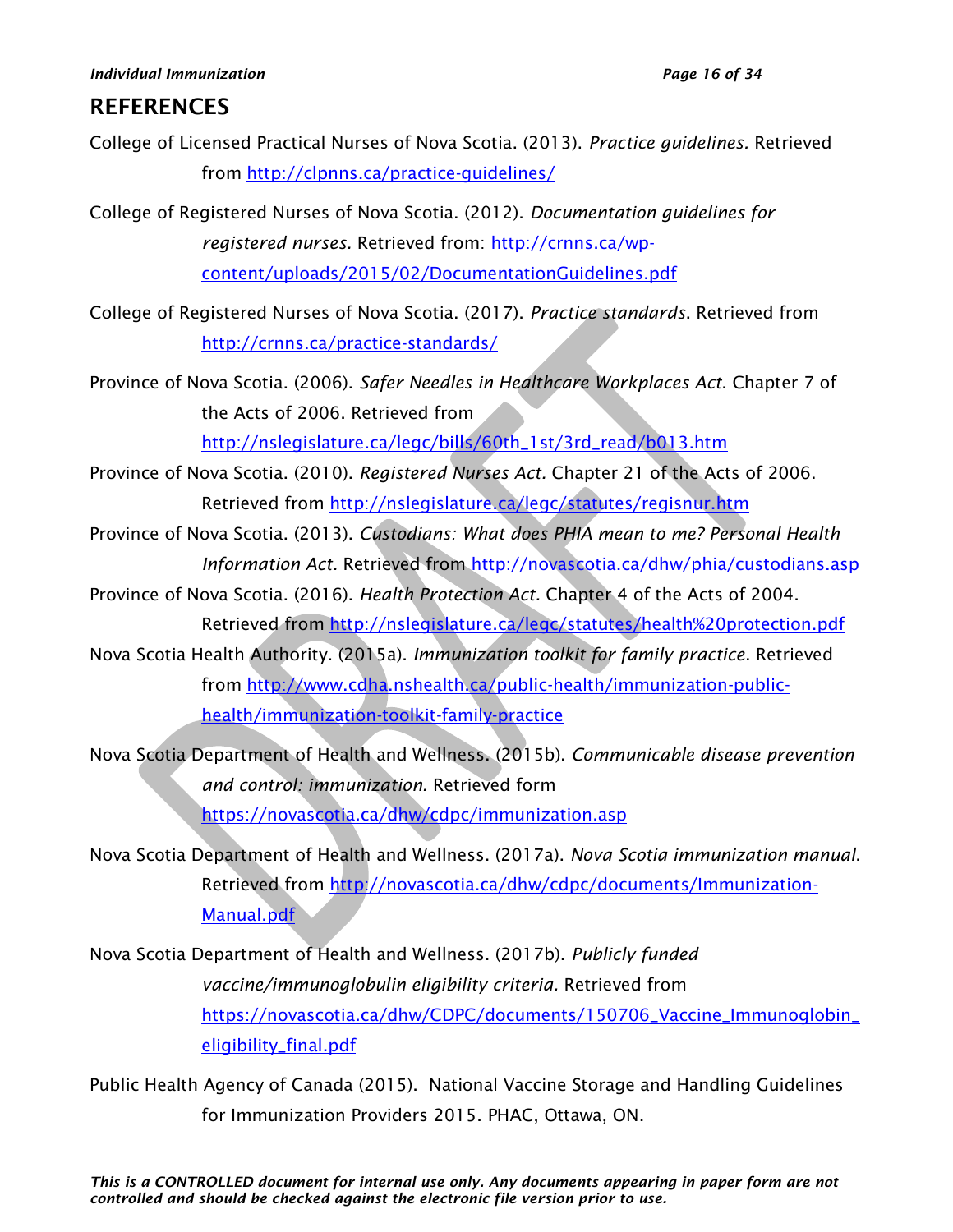Public Health Agency of Canada. (2016). *Canadian immunization guide.* Retrieved from [https://www.canada.ca/en/public-health/services/canadian-immunization](https://www.canada.ca/en/public-health/services/canadian-immunization-guide.html)[guide.html](https://www.canada.ca/en/public-health/services/canadian-immunization-guide.html)

Public Health Agency of Canada. (2017). *National Advisory Committee on Immunization (NACI)*. Retrieved from [https://www.canada.ca/en/public](https://www.canada.ca/en/public-health/services/immunization/national-advisory-committee-on-immunization-naci.html)[health/services/immunization/national-advisory-committee-on-immunization](https://www.canada.ca/en/public-health/services/immunization/national-advisory-committee-on-immunization-naci.html)[naci.html](https://www.canada.ca/en/public-health/services/immunization/national-advisory-committee-on-immunization-naci.html)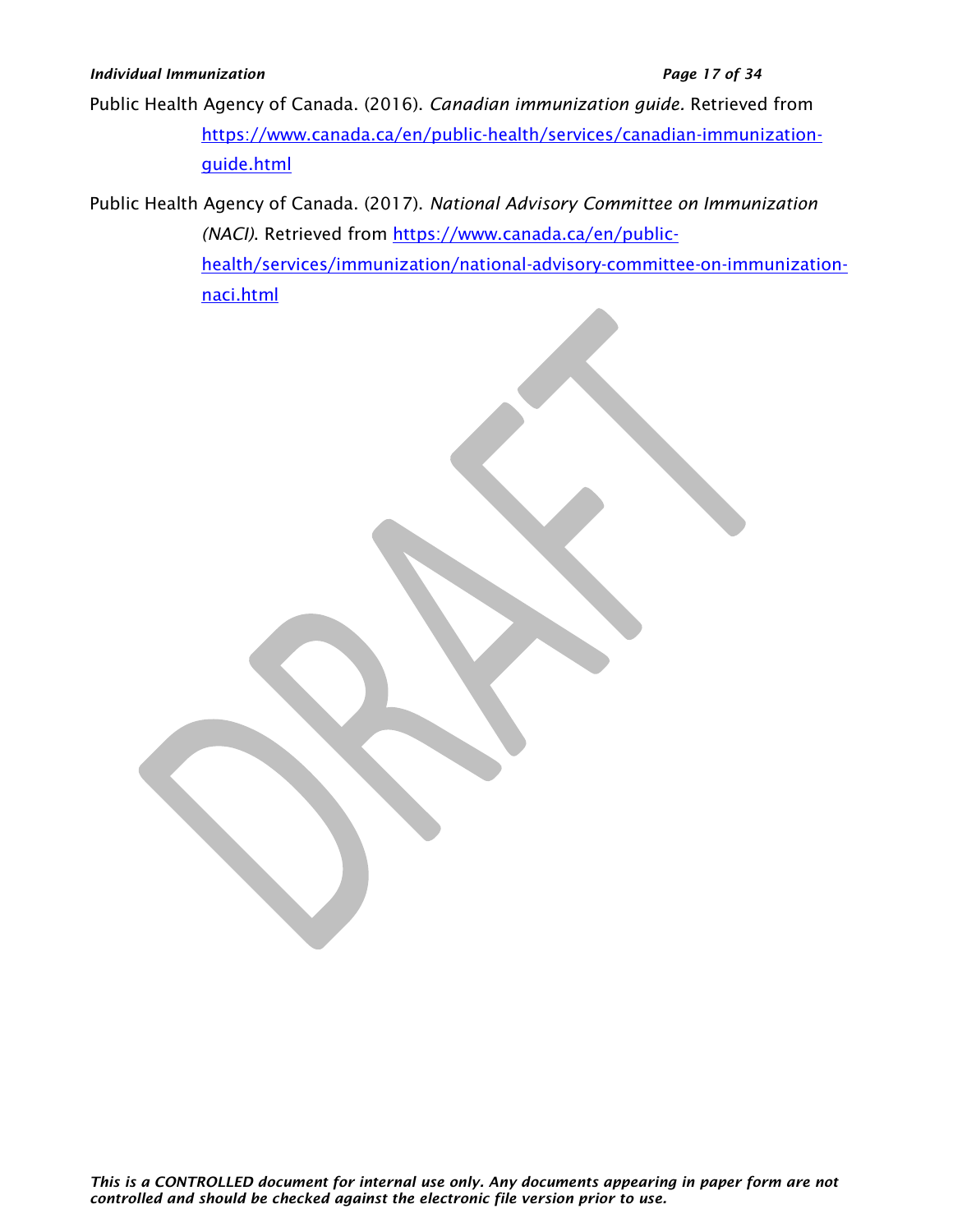# RELATED DOCUMENTS

# <span id="page-17-0"></span>Policies

NSHA Client Identification Policy [Interdisciplinary Clinical CL-SR-025]

[http://policy.nshealth.ca/Site\\_Published/NSHA/document\\_render.aspx?documentRender.IdT](http://policy.nshealth.ca/Site_Published/NSHA/document_render.aspx?documentRender.IdType=6&documentRender.GenericField=&documentRender.Id=67407) [ype=6&documentRender.GenericField=&documentRender.Id=67407](http://policy.nshealth.ca/Site_Published/NSHA/document_render.aspx?documentRender.IdType=6&documentRender.GenericField=&documentRender.Id=67407)

NSHA Public Health Care Directive: Immunization Administration by Nurses (RN and LPN) Employed in Public Health [Public Health CD-PH-010]

[http://policy.nshealth.ca/Site\\_Published/nsha/document\\_render.aspx?documentRender.IdTy](http://policy.nshealth.ca/Site_Published/nsha/document_render.aspx?documentRender.IdType=6&documentRender.GenericField=&documentRender.Id=69188) [pe=6&documentRender.GenericField=&documentRender.Id=69188](http://policy.nshealth.ca/Site_Published/nsha/document_render.aspx?documentRender.IdType=6&documentRender.GenericField=&documentRender.Id=69188)

Reference and link to the new NSHA Immunization Policy [Public Health MM-IM-0011 once approved *(will supersede all former DHA immunization-related policies)*

Reference and link to the new NSHA Anaphylaxis Policy once approved *(will supersede all former related DHA policies)*

# Appendices

Appendix A-Definitions

Appendix B-Nova Scotia Immunization Schedule for Children

[https://novascotia.ca/dhw/cdpc/documents/13078\\_NsChildhoodImmPoster\\_En.pdf](https://novascotia.ca/dhw/cdpc/documents/13078_NsChildhoodImmPoster_En.pdf)

Appendix C-Nova Scotia Immunization Schedule for Adults

[https://novascotia.ca/dhw/cdpc/documents/13155\\_AdultImmunizationSchedule\\_En.pdf](https://novascotia.ca/dhw/cdpc/documents/13155_AdultImmunizationSchedule_En.pdf)

Appendix D-Nova Scotia School Immunization Schedule

[https://novascotia.ca/dhw/cdpc/documents/13153\\_SchoolImmunizationSchedule\\_En.pdf](https://novascotia.ca/dhw/cdpc/documents/13153_SchoolImmunizationSchedule_En.pdf)

Appendix E-Sample Reciprocal Immunization Form

<https://novascotia.ca/dhw/CDPC/documents/forms/Reciprocal-Notification-Form.pdf>

Appendix F-Vaccine Order Request Form: Special Order

[https://novascotia.ca/dhw/cdpc/documents/forms/High-Risk-Special-Release-Vaccine-Order-](https://novascotia.ca/dhw/cdpc/documents/forms/High-Risk-Special-Release-Vaccine-Order-Request.pdf)[Request.pdf](https://novascotia.ca/dhw/cdpc/documents/forms/High-Risk-Special-Release-Vaccine-Order-Request.pdf)

*This is a CONTROLLED document for internal use only. Any documents appearing in paper form are not controlled and should be checked against the electronic file version prior to use.*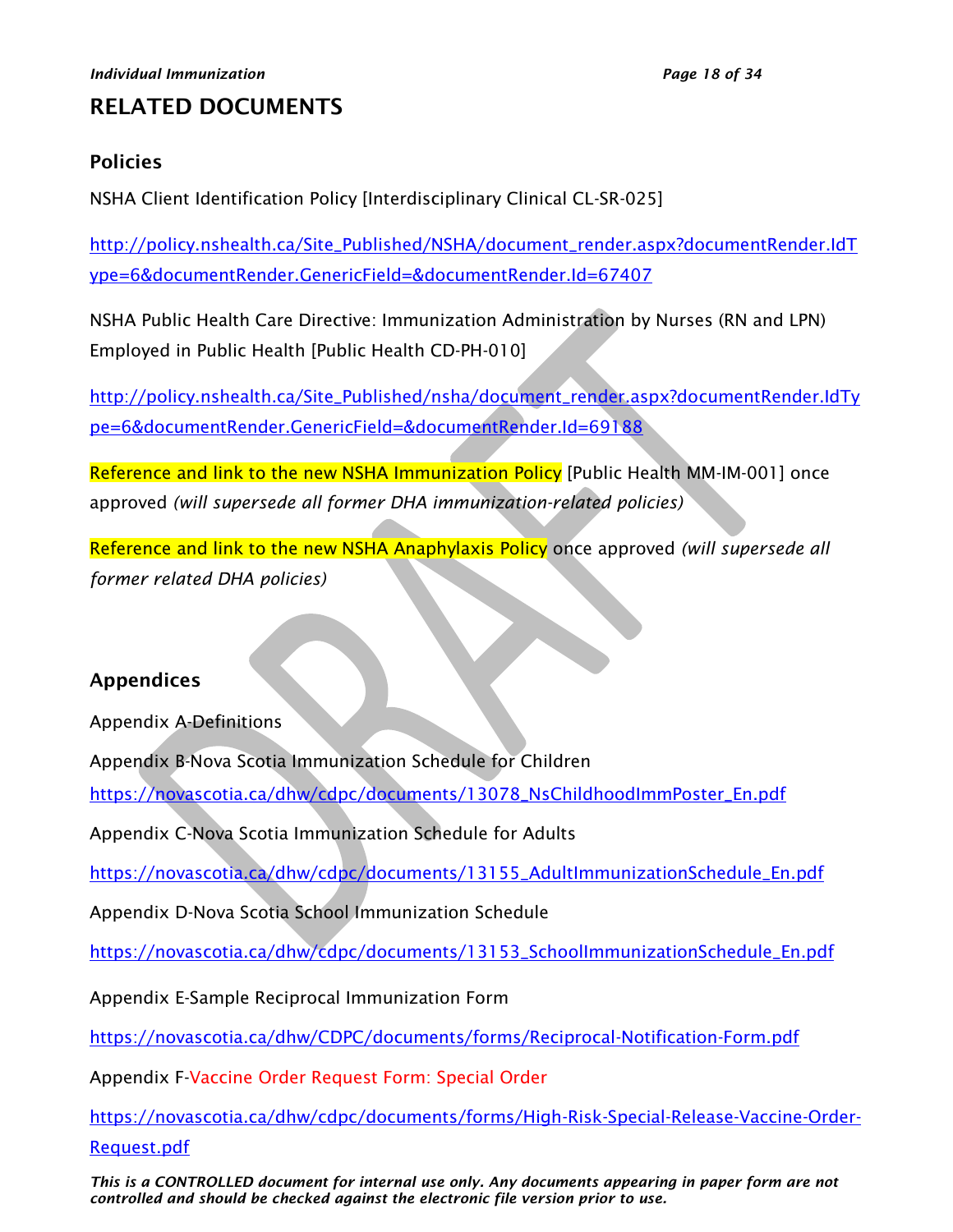Appendix G-Vaccine Usage Form

Appendix H-SIMS: Reporting Faints-A Step by Step Guide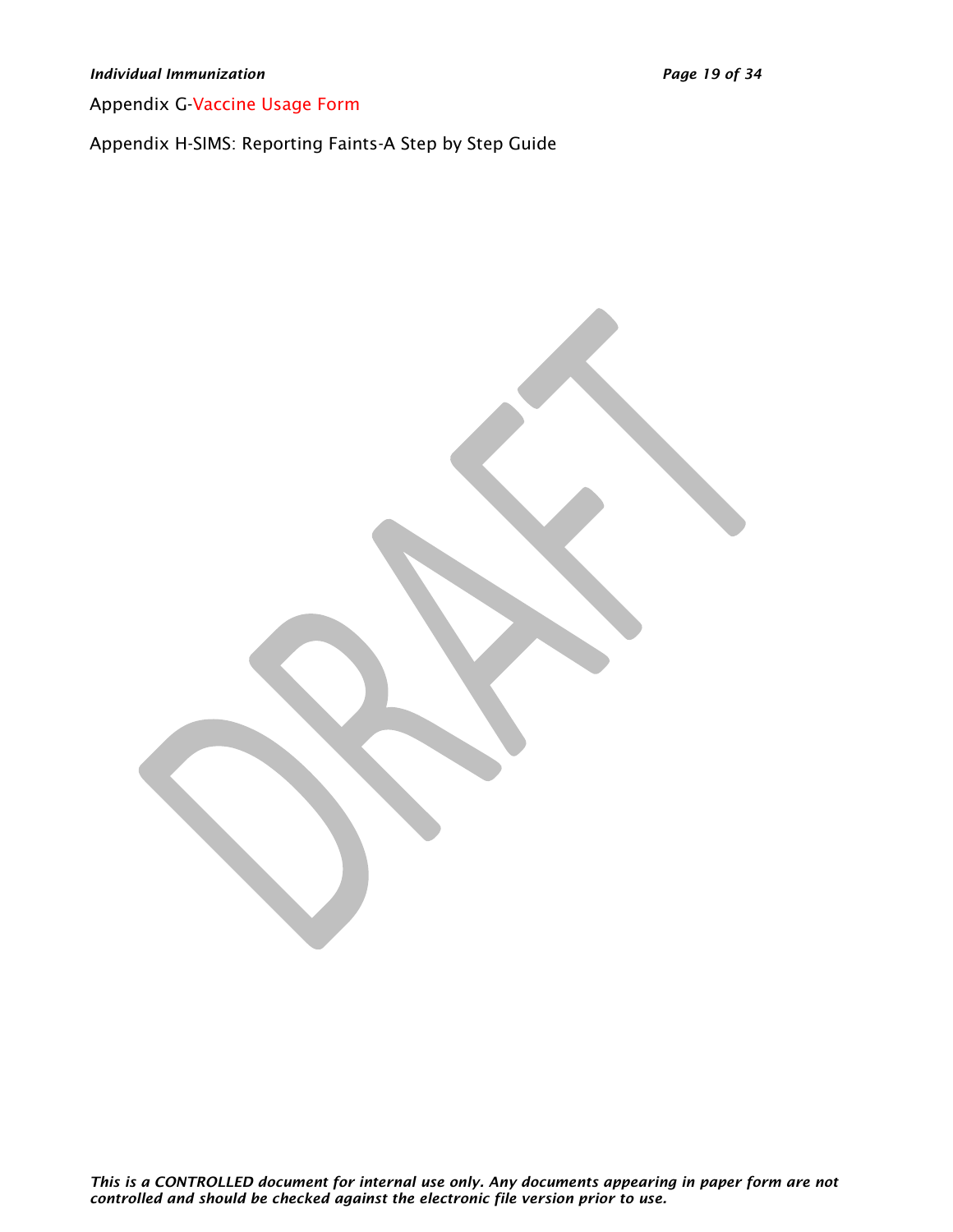# <span id="page-19-0"></span>Appendix A-Definitions

| Consent for          | Consent granted by a client to a Nurse or MOH to view a file that has                                      |
|----------------------|------------------------------------------------------------------------------------------------------------|
| <b>Disclosure</b>    | been masked by the DHW Privacy and Access Office. Masking is a                                             |
|                      | process that limits the disclosure of specific portions of that client's                                   |
|                      | personal health information.                                                                               |
|                      |                                                                                                            |
| Consent for          | Consent given for the specific purpose of a given intervention (i.e.                                       |
| Service              | receipt of vaccine, or a series of vaccine, at school clinics).                                            |
| Deferral             | A postponement status assigned where a student is expected to have                                         |
|                      | an eligible immunization at a date in the foreseeable future but could                                     |
|                      | not receive it on the day originally scheduled.                                                            |
| Event                | The clinic(s) held for a defined cohort of individuals.                                                    |
|                      |                                                                                                            |
| <b>Health Care</b>   | All persons employed by NSHA facilities, or NSHA funded facilities, as                                     |
| Professional         | well as members of the medical staff, volunteers, board members,                                           |
| (HCP)                | students, and others associated through contracts                                                          |
| <b>Holding Point</b> | A discrete location where immunization product is kept in inventory.                                       |
| Location (HPL)       | Immunization product must be received into, and issued from a                                              |
|                      | specific HPL.                                                                                              |
|                      |                                                                                                            |
| Immunization         | The process by which immunity is conferred, either by injection of                                         |
|                      | antigens (active Immunization) or by injection of serum containing                                         |
|                      | specific antibodies (passive immunization).                                                                |
| Immunization         | A measure of the extent to which immunizations administered cover                                          |
| Coverage             | the potential need in the population.                                                                      |
| Immunization         |                                                                                                            |
| Team                 | Clinic Leads, PHNs, LPNs, and administrative support Staff who deliver<br>the school immunization program. |
|                      |                                                                                                            |
|                      | Informed Consent   The process of giving information about a particular treatment or test                  |
|                      | in order for you to decide whether or not you wish to undergo a                                            |
|                      | treatment or test. This process of understanding the risks and                                             |
|                      | benefits of treatment is known as informed consent.                                                        |
| Lot Number           | Number assigned to each vaccine by the vaccine manufacturer for                                            |
|                      | identification purposes.                                                                                   |
|                      |                                                                                                            |
| Non-Regular Staff    | Refers to all learners, temporary and casual Staff who provide                                             |
|                      | immunization related services to clients as part of assigned work                                          |
|                      | activities within Public Health at the NSHA. This may include both                                         |
|                      | administrative and nursing related functions.                                                              |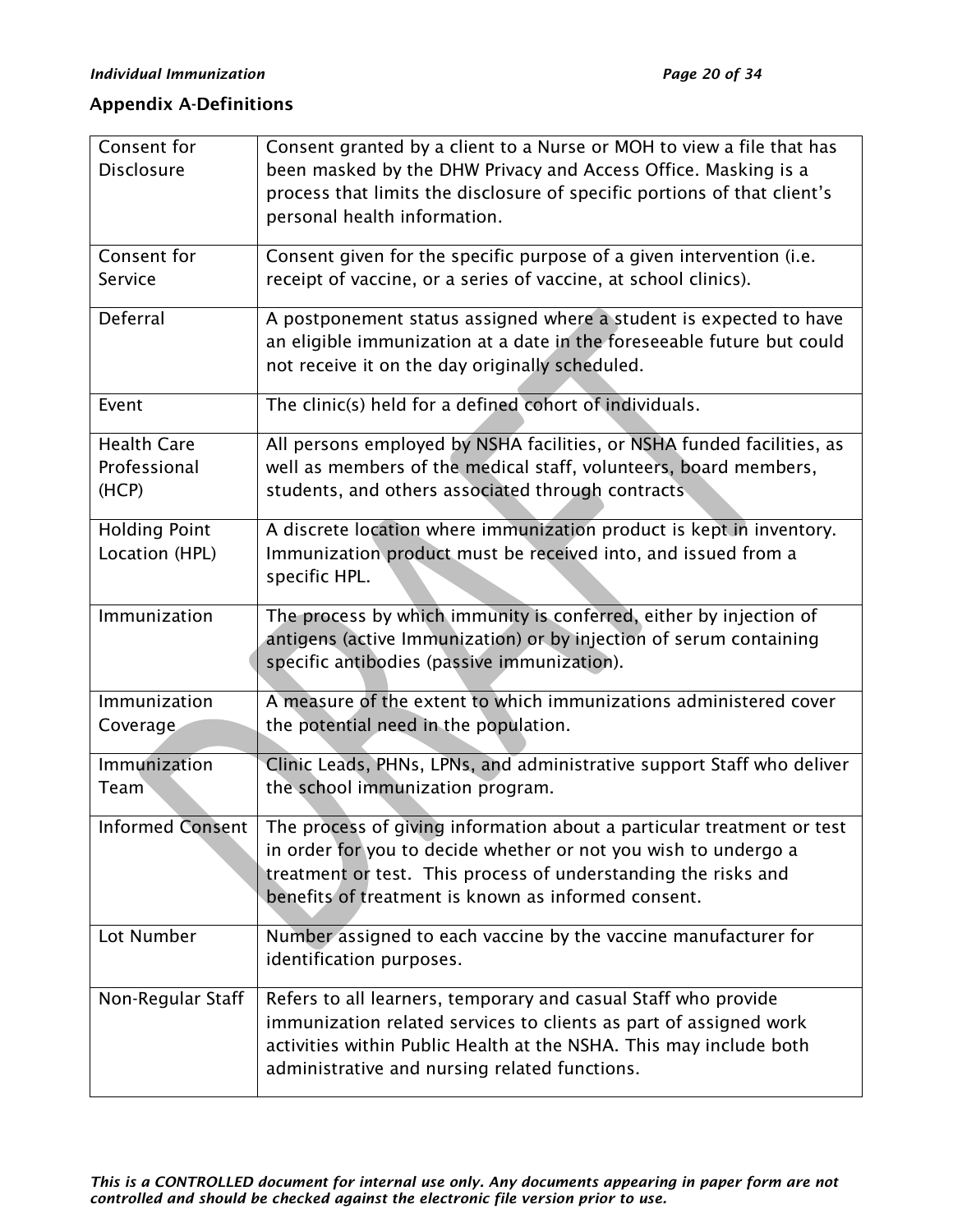| Nurse Immunizer                                   | Refers to all permanent status registered nurses and licensed practical<br>nurses who provide immunization services to clients as part of<br>assigned work activities within Public Health at the NSHA.                                               |
|---------------------------------------------------|-------------------------------------------------------------------------------------------------------------------------------------------------------------------------------------------------------------------------------------------------------|
| Panorama                                          | An electronic public health surveillance system designed to increase<br>efficiency in tracking vaccine usage, immunization coverage rates, and<br>control of infectious notifiable diseases including outbreaks.                                      |
| <b>Publicly Funded</b><br>Immunization<br>Program | A provincially determined list of publicly funded vaccine which falls<br>under various routine and non-routine eligibility criteria including<br>childhood, school, adult and high risk categories.                                                   |
| Service Delivery<br>Location (SDL)                | The location where a service, such as immunization, is received by the<br>client (i.e. the specific school or office where a clinic is held).                                                                                                         |
| <b>Staff</b>                                      | Unless specifically limited by a certain policy, refers to all employees,<br>physicians, learners, volunteers, board members, contractors,<br>contract workers, franchise employees, and other individuals<br>performing work activities within NSHA. |
| Vaccination                                       | Vaccination is a method of preventing certain infections. It consists of<br>introducing preparations called Vaccines into an organism for the<br>purpose of inducing active immunity.                                                                 |
| Vaccine                                           | An antigenic preparation which, when introduced into an organism,<br>induces the production of antibodies capable of fighting off infection<br>of that organism by a given micro-organism.                                                            |
| Zone Bio-                                         | Administrative personnel (i.e. secretary, clerk) assigned within the                                                                                                                                                                                  |
| Coordinator                                       | Zone to the functions related to vaccine inventory, storage, handling<br>and distribution.                                                                                                                                                            |
|                                                   |                                                                                                                                                                                                                                                       |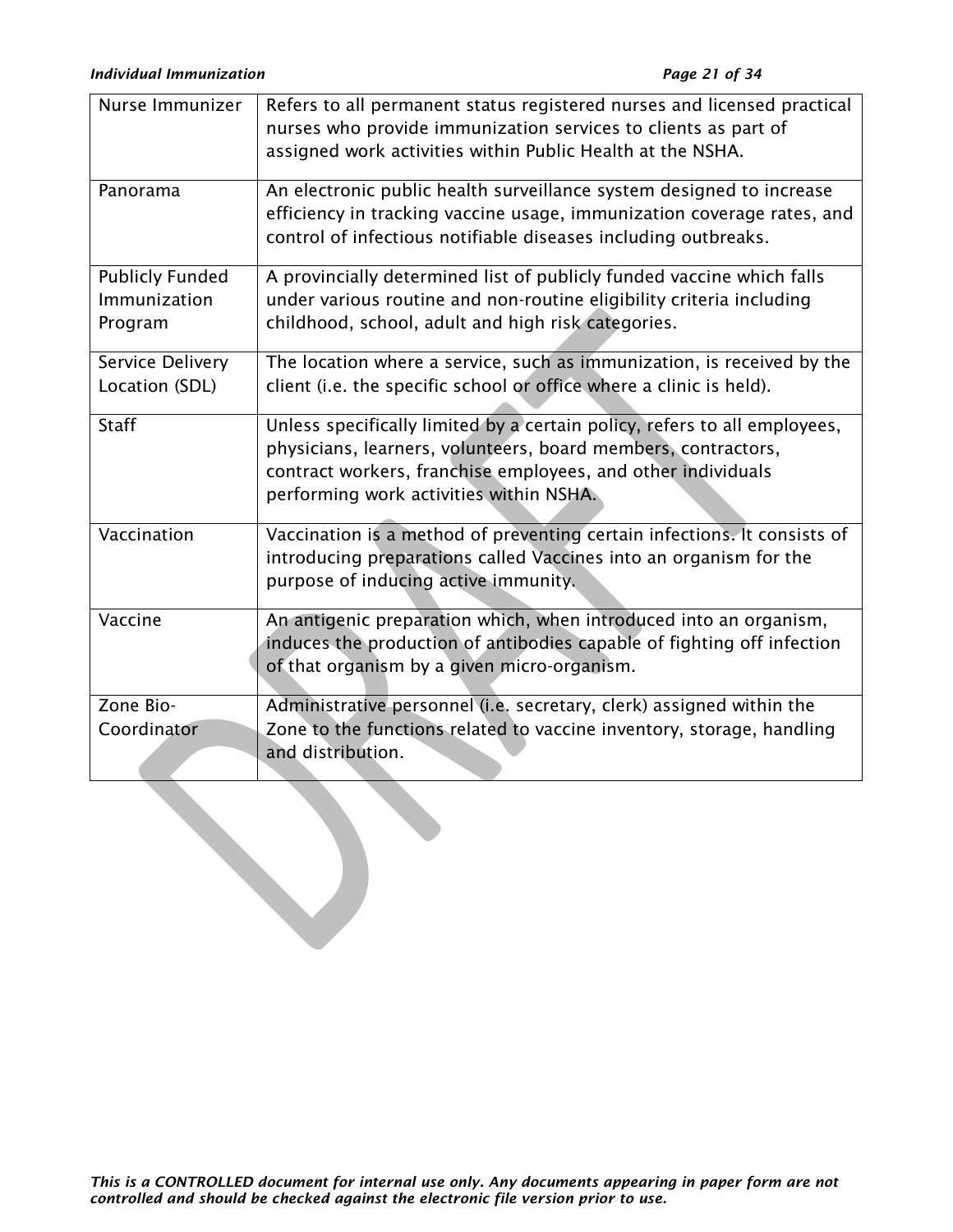## <span id="page-21-0"></span>Appendix B-Nova Scotia Immunization Schedule for Children

# **Routine Childhood Immunization Schedule**

Childhood immunizations have changed in the past few years. This schedule reflects these changes and may be different from what you or your children may have received in the past.

The immunizations shown on this schedule are those that are given free of charge.

High-risk children may be eligible for additional vaccines. For more information, talk to your health care provider or call your local Public Health Services office.

|        |                                                                                                                                          |             |        |             | <b>SCHEDULE</b> |              |                  |
|--------|------------------------------------------------------------------------------------------------------------------------------------------|-------------|--------|-------------|-----------------|--------------|------------------|
|        |                                                                                                                                          | 2<br>months | months | 6<br>months | 12<br>months    | 18<br>months | $4 - 6$<br>years |
| CCINES | DTaP-IPV-Hib<br>Diphtheria, tetanus, acellular pertussis (whooping<br>cough), polio, and Haemophilus influenzae type<br><b>b</b> vaccine |             |        |             |                 |              |                  |
|        | <b>Pneumo Coni.</b><br>Pneumococcal conjugate vaccine                                                                                    |             |        |             |                 |              |                  |
|        | Men C Conj.<br>Meningococcal group C conjugate vaccine                                                                                   |             |        |             |                 |              |                  |
|        | MMRV*<br>Measles, mumps, rubella and varicella vaccine                                                                                   |             |        |             |                 |              |                  |
|        | <b>Tdap-IPV</b><br>Tetanus, diphtheria, acellular pertussis (whooping<br>cough), and polio vaccine                                       |             |        |             |                 |              |                  |

\*The second dose of MMRV can be given only once between 18 months and 6 years of age.

#### **Seasonal Flu Vaccines**

- · Seasonal flu vaccines are free for all Nova Scotians. They are recommended for all adults and children EXCEPT for babies under 6 months.
- · Seasonal flu vaccines are strongly recommended for anyone who lives with or takes care of a child under 5 years, and for anyone living in a home where a newborn is expected during influenza season (October to April). This includes both adults and older children.
- . Seasonal flu vaccines are also strongly recommended for children with a health condition that places them at high risk and for anyone who lives with or takes care of these children.
- Children under 9 years old getting their first flu vaccine need 2 doses.

For more information about seasonal flu vaccines, see: novascotia.ca/DHW/CDPC/flu.asp

Aussi disponible en français



**REV15-16**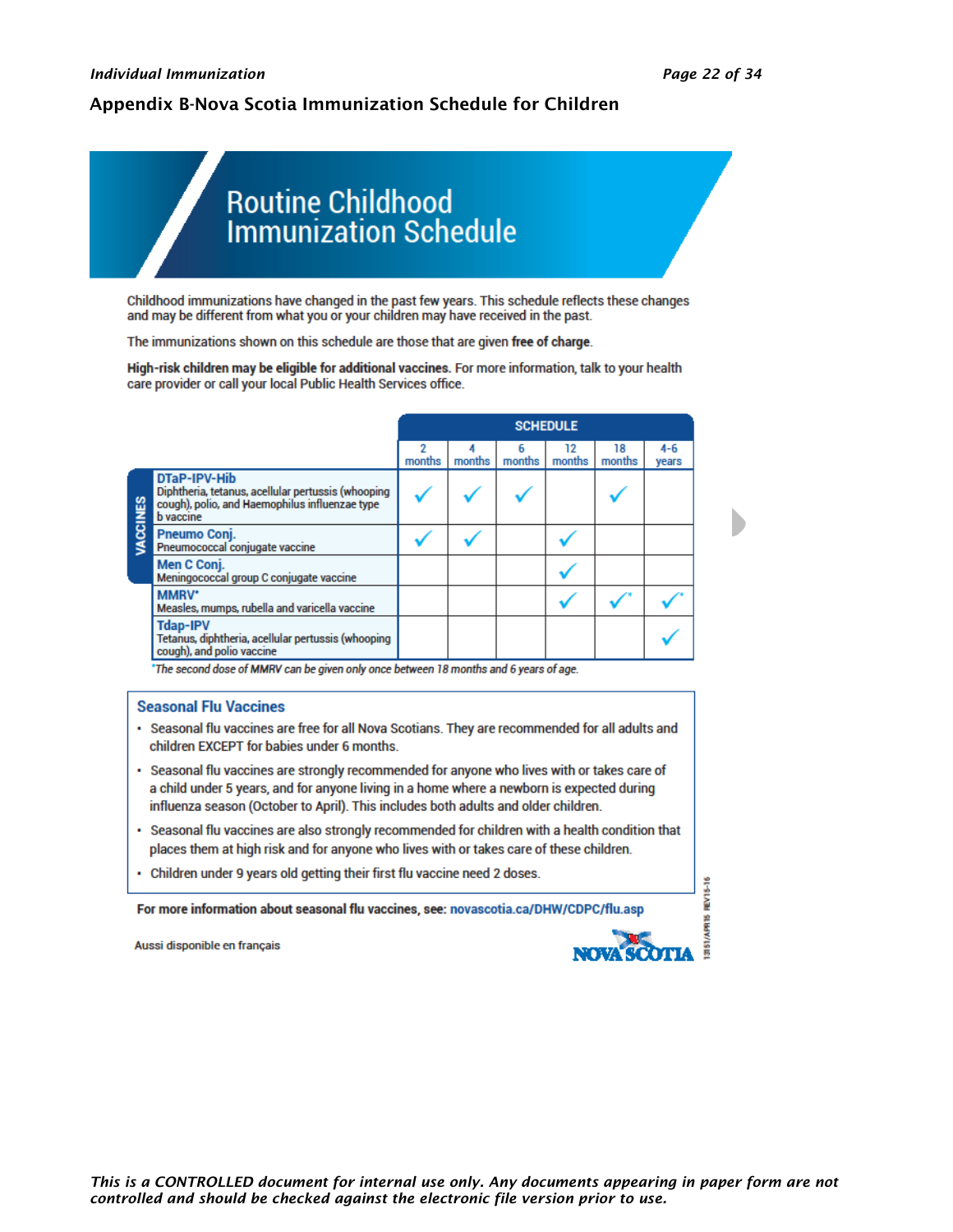### <span id="page-22-0"></span>Appendix C-Nova Scotia Immunization Schedule for Adults

# Immunization Schedule for Adults

The immunizations shown here are given free of charge.

Adults at high risk may be eligible for additional vaccines. For more information, talk to your health care provider or call your local Public Health office.

|              |                                                                                                                                           | <b>SCHEDULE</b>                |                     |
|--------------|-------------------------------------------------------------------------------------------------------------------------------------------|--------------------------------|---------------------|
|              |                                                                                                                                           | Adults to age 64               | Adults 65 and older |
| <b>CINES</b> | Seasonal Flu <sup>1</sup><br>Influenza vaccine (every flu season)                                                                         |                                |                     |
|              | Tđ<br>Tetanus, diphiheria vaccine. (Every 10 years. 1 dose should<br>be given as Tdap <sup>2</sup> if not previously given in adulthood.) |                                |                     |
|              | Pneumococcal polysaccharide<br>Prieumococcal polysaccharide vaccine (1 dose) <sup>3</sup>                                                 | (high risk only)               |                     |
|              | <b>MMR</b><br>Measles, mumps and rubella vaccine (2 doses)                                                                                | (Adults born in 1970 or later) |                     |

1 For more information about flu vaccine, see novascotia.ca/flu

2 Tdap (tetanus and diphtheria toxoid combined with acellular pertussis vaccine)

- . All adults who have not received a dose of pertussis vaccine in adulthood should receive a single dose of Tdap for the prevention of pertussis (whooping cough), particularly if they are in regular contact with infants.
- 3 In most cases, pneumococcal polysaccharide vaccine should be given only once. More than one dose decreases the effectiveness of the vaccine. For some people, re-vaccination may be required. For more information on re-vaccination,
	- talk to your health care provider or
	- · visit www.phac-aspc.gc.ca/publicat/cig-gcl/p04-pneu-eng.php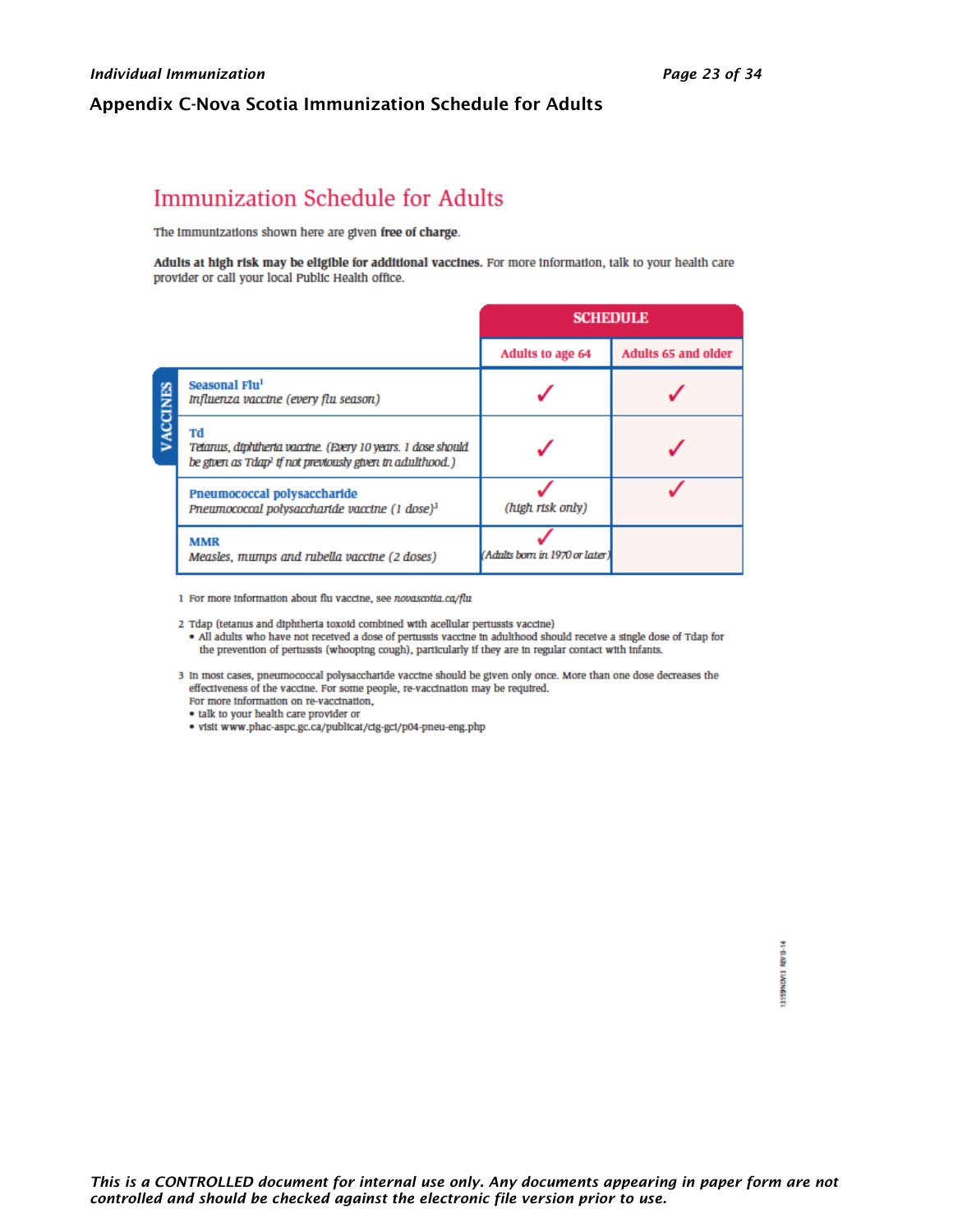## <span id="page-23-0"></span>Appendix D-Nova Scotia School Immunization Schedule

# **School Immunization Schedule**

The immunizations shown on this schedule are those that are given free of charge.

Children at high risk may be eligible for additional vaccines. For more information, talk to your health care provider or talk to your local Public Health Office.

|          |                                                                                                              | <b>School Year</b> |
|----------|--------------------------------------------------------------------------------------------------------------|--------------------|
|          |                                                                                                              | Grade 7            |
| VACCINES | HPV (for both boys and girls)<br>Human papillomavirus vaccine (2 doses)                                      |                    |
|          | <b>Hepatitis B (HB)</b><br><b>Hepatitis B vaccine (2 doses)</b>                                              |                    |
|          | <b>Tdap</b><br>Tetanus, diphtheria, and acellular pertussis<br>(whooping cough) vaccine                      |                    |
|          | <b>Meningococcal Quadrivalent</b><br><b>Meningococcal Quadrivalent vaccine</b><br>(Groups A, C, Y and W 135) |                    |

13153/APR15 REV15-16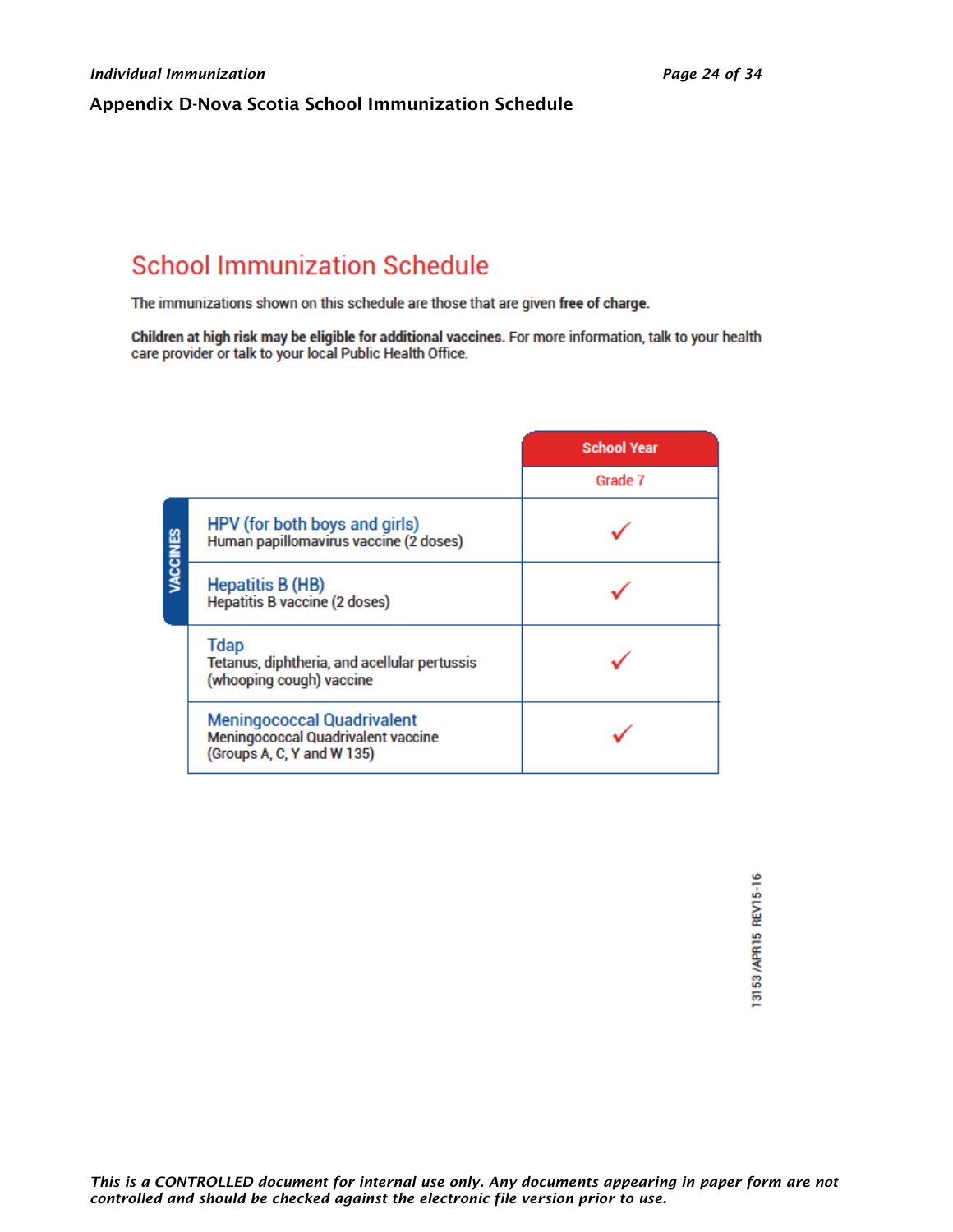### <span id="page-24-0"></span>Appendix E-Sample Reciprocal Immunization Form

# Reciprocal **Notification Form**

**Public Health Services** 7 Mellor Avenue, Unit 5 Dartmouth, Nova Scotla **B3B OE8** 



www.gov.ns.ca/dhw

This form is to be completed by the person administering a vaccine. The blue copy is to be sent to the local Public Health Office. The yellow copy is to be sent to or retained by the health care provider.

Please print firmly with a ball-point pen-you are making 2 copies.

|                                                                                                                   |                                                                                                                                                                          | <b>PATIENT INFORMATION</b>                                                                                                                 |                                                                                                                                                                    |                                                                                                                                                                                                  |  |
|-------------------------------------------------------------------------------------------------------------------|--------------------------------------------------------------------------------------------------------------------------------------------------------------------------|--------------------------------------------------------------------------------------------------------------------------------------------|--------------------------------------------------------------------------------------------------------------------------------------------------------------------|--------------------------------------------------------------------------------------------------------------------------------------------------------------------------------------------------|--|
| Surrame                                                                                                           |                                                                                                                                                                          | <b>Given Names</b>                                                                                                                         |                                                                                                                                                                    | <b>Phone Number</b>                                                                                                                                                                              |  |
| <b>Address</b>                                                                                                    |                                                                                                                                                                          |                                                                                                                                            |                                                                                                                                                                    |                                                                                                                                                                                                  |  |
| <b>Address</b>                                                                                                    |                                                                                                                                                                          |                                                                                                                                            |                                                                                                                                                                    | <b>Postal Code</b>                                                                                                                                                                               |  |
| If Attending School, Name of School<br>M F<br><b>Health Card Number</b><br>٧<br>м<br>n<br>Date of Birth<br>Sex    |                                                                                                                                                                          |                                                                                                                                            |                                                                                                                                                                    |                                                                                                                                                                                                  |  |
|                                                                                                                   | Health Care Provider's Name (Please Rint)                                                                                                                                |                                                                                                                                            |                                                                                                                                                                    | <b>Health Care Provider's Phone Number</b>                                                                                                                                                       |  |
|                                                                                                                   |                                                                                                                                                                          |                                                                                                                                            | ANTIGEN ADMINISTERED. CHECK (.) BOXES WHERE APPROPRIATE                                                                                                            |                                                                                                                                                                                                  |  |
| DTaP-IPV-HIb<br>$\Box$ 1st<br>$\square$ 2nd<br>$\Box$ 3rd<br>$\Box$ 4th<br>Meningococcal<br>group C<br>□ Tdap-IPV | <b>Hepatitis B</b><br>$-1st$<br>$\square$ 2nd<br>$\Box$ 3rd<br><b>Hepatitis A</b><br>$\overline{\Box}$ 1st<br>$\square$ 2nd<br><b>MMR</b><br>$\Box$ 1st<br>$\square$ 2nd | Varicella<br>$\Box$ 1st<br>$\square$ 2nd<br>D Pneumococcal<br>Polysaccharide<br>$\square$ Td<br><b>MMRV</b><br>$\Box$ 1st<br>$\square 2nd$ | Influenza<br>$\Box$ 1st<br>$\square$ 2nd<br>$\square$ Hib<br>$\square$ Tdap<br><b>Other</b><br>$\Box$ 1st<br>$\square$ 2nd<br>$\Box$ 3rd<br>$\Box$ <sub>4</sub> th | Pneumococcal<br>Conjugate<br>□ 1st<br>$\square 2nd$<br>$\Box$ 3rd<br><b>Hepatitis A &amp; B</b><br>亡 1st<br>$\square 2nd$<br>$\square$ 3rd<br>Other<br>$\Box$ 1st<br>$\Box 2nd$<br>$\square$ 3rd |  |
| Shr                                                                                                               | Str                                                                                                                                                                      | Shop                                                                                                                                       | Str                                                                                                                                                                | Site                                                                                                                                                                                             |  |
| Dosagar                                                                                                           | Dosage                                                                                                                                                                   | Dosagar                                                                                                                                    | Dosage:                                                                                                                                                            | Dosagar                                                                                                                                                                                          |  |
| Route                                                                                                             | Route:                                                                                                                                                                   | Route                                                                                                                                      | <b>Route:</b>                                                                                                                                                      | Route                                                                                                                                                                                            |  |
|                                                                                                                   |                                                                                                                                                                          |                                                                                                                                            |                                                                                                                                                                    |                                                                                                                                                                                                  |  |

Date Given (YY/MM/DD)

Signature of Person Giving Vaccine

Office / Location where Immunization was Given

130s8/JUN12 REV12-13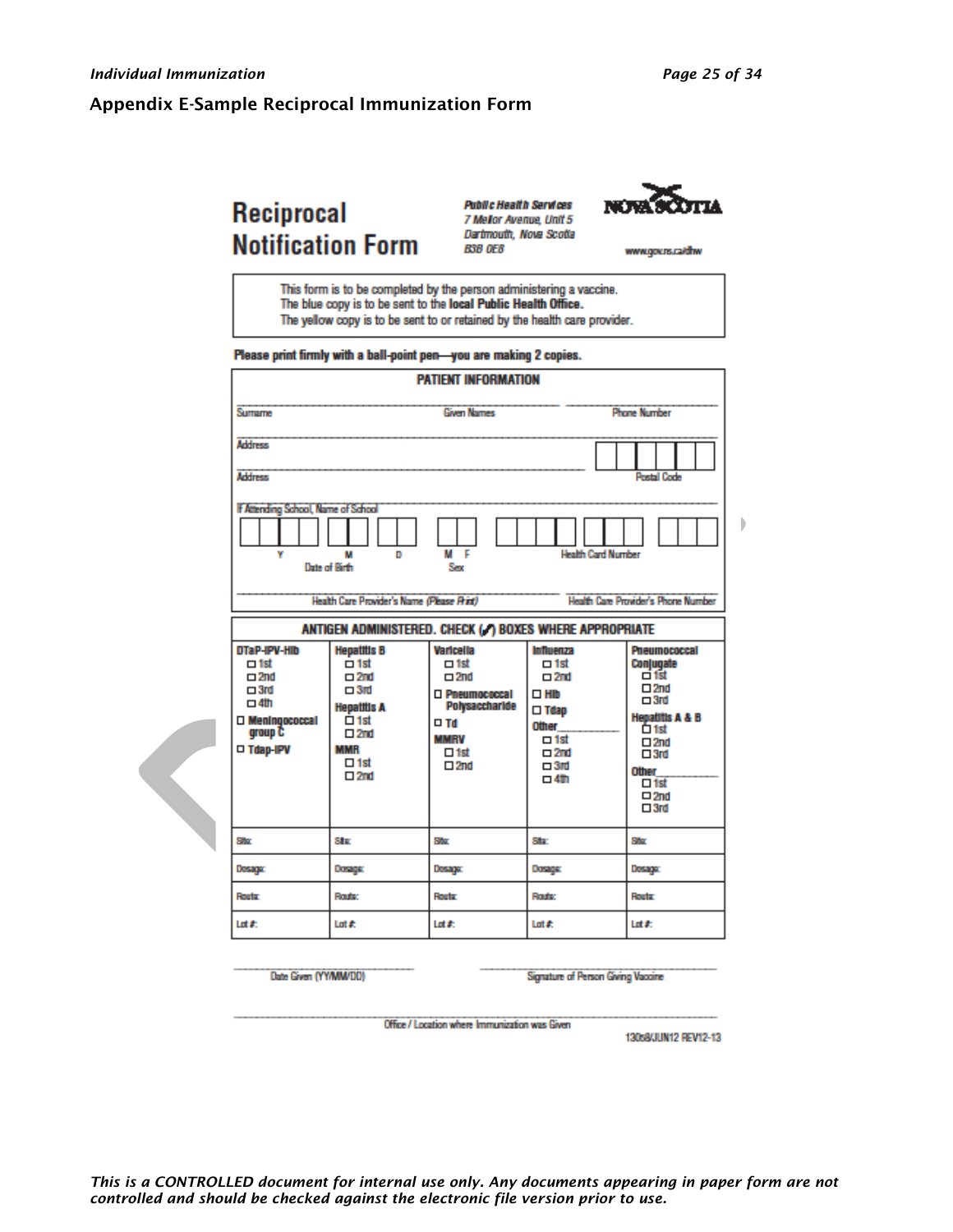# <span id="page-25-0"></span>Appendix F-Vaccine Order Request Form: Special Order

| <b>Place Vaccine Order</b> |  |
|----------------------------|--|
| Phone:                     |  |
| Fax:                       |  |
| Email:                     |  |
|                            |  |

# **Vaccine Order Request: High Risk or Special Order**

| <b>Immunization Provider Information</b>                |                        |                         |                                   |              |  |
|---------------------------------------------------------|------------------------|-------------------------|-----------------------------------|--------------|--|
| <b>Provider Name</b>                                    |                        | <b>Email</b>            |                                   |              |  |
| <b>Professional Designation</b>                         |                        |                         | <b>Public Health Practitioner</b> |              |  |
| $\Box$ Physician $\Box$ Nurse Practitioner $\Box$ Nurse | <b>Pharmacist</b><br>□ |                         | Yes $\Box$                        | $No \square$ |  |
| <b>Practice Address</b>                                 |                        |                         |                                   |              |  |
|                                                         |                        |                         |                                   |              |  |
| <b>Contact Person</b>                                   |                        |                         |                                   |              |  |
| <b>Phone:</b>                                           | Fax:                   |                         | Email:                            |              |  |
| <b>Order Date</b>                                       |                        | <b>Mode of Delivery</b> |                                   | Pick up      |  |
|                                                         |                        | Allow 2-3 days          |                                   | Courier      |  |

| <b>Patient Details</b>                  |                   |                        |     |            |  |
|-----------------------------------------|-------------------|------------------------|-----|------------|--|
| <b>Patient 's Last Name</b>             | <b>First Name</b> |                        | HCN | <b>DOB</b> |  |
|                                         |                   |                        |     |            |  |
| <b>Reason for Vaccine Request</b>       |                   | <b>Specify details</b> |     |            |  |
| $\Box$ Close contact or exposure to VPD |                   |                        |     |            |  |
| □High Risk Condition                    |                   |                        |     |            |  |
| $J$ Other                               |                   |                        |     |            |  |

| <b>Immunizing Agent/ Product requested</b> | # doses | <b>Adult</b> Pediatric |
|--------------------------------------------|---------|------------------------|
|                                            |         |                        |
|                                            |         |                        |
|                                            |         |                        |
|                                            |         |                        |

| Approved by: | Date |
|--------------|------|
|--------------|------|

5/24/2013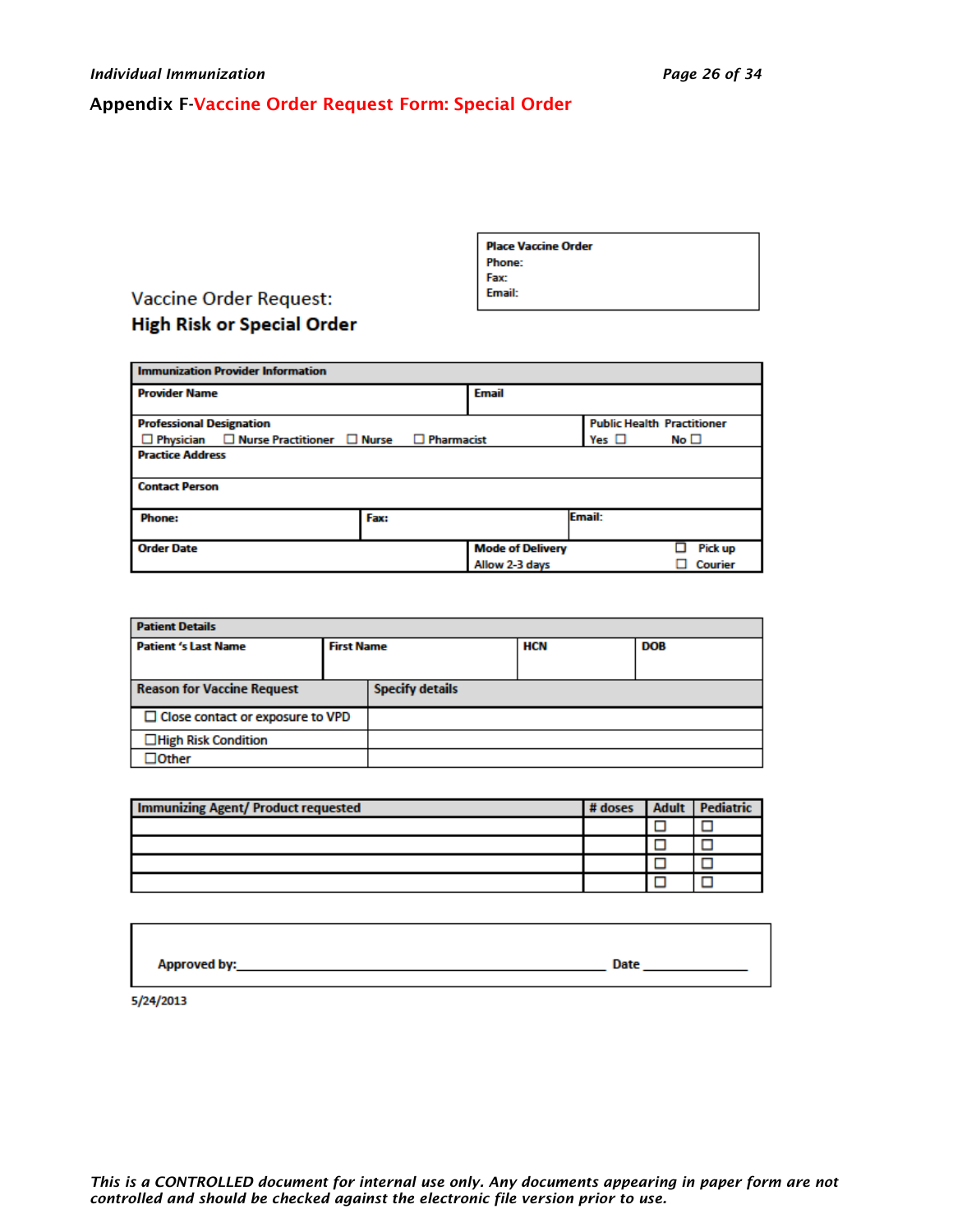# <span id="page-26-0"></span>Appendix G-Vaccine Usage Form

*\*To be added here*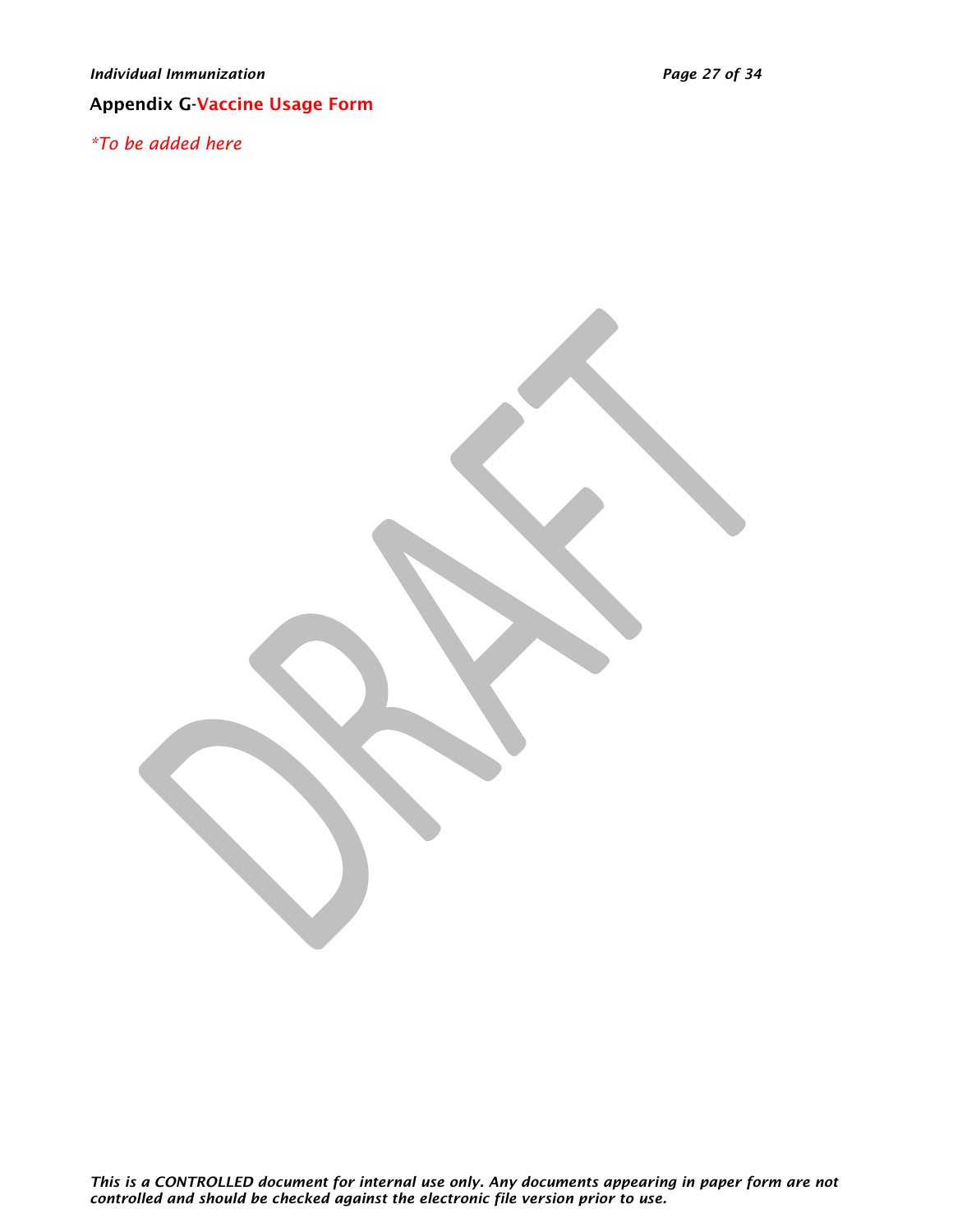## <span id="page-27-0"></span>Appendix H-SIMS Reporting Faints: A Step-By-Step Guide

# SIMS

(Safety Improvement & Management System)

# Reporting Faints – A Step-By-Step How-To Guide

❖ Click on SIMS icon on desktop



❖ Sign in with Username/Password

|                                        |   | Please select your domain<br>÷         |
|----------------------------------------|---|----------------------------------------|
|                                        |   | Login<br>Username:                     |
|                                        |   | Password:<br>Login<br><b>Anonymous</b> |
| rl solutions <sup>- software for</sup> | ╺ |                                        |

❖ Click on Slip/Fall icon

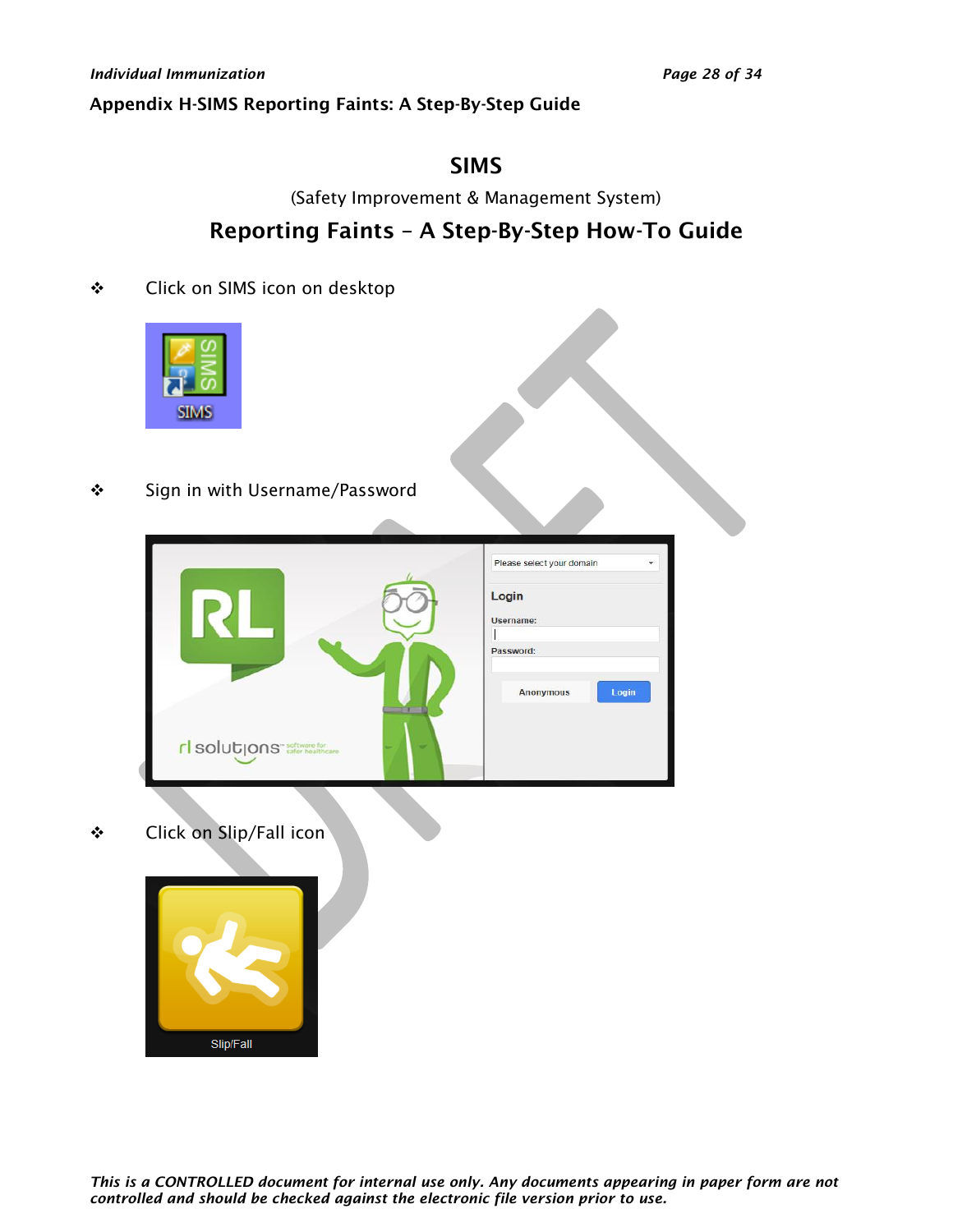#### *Individual Immunization Page 29 of 34*

# Slip/Fall

# General Information about Slip/Fall Event

- 1. Specific event type choose other
- 2. Other specific event type enter faint
- 3. Type of person affected choose community based client
- 4. Severity level (reported) choose no harm incident
- 5. Harm/injury occurred choose no
- 6. Equipment involved/malfunctioned choose no
- 7. Give brief factual description (what occurred and nursing action)

| <b>Slip/Fall</b>                              |                                                                                                                        |  |  |  |
|-----------------------------------------------|------------------------------------------------------------------------------------------------------------------------|--|--|--|
|                                               | <b>Confidential Quality Improvement Information pursuant to the<br/>Quality Improvement Information Protection Act</b> |  |  |  |
| General information about the slip/fall event |                                                                                                                        |  |  |  |
| Specific Event Type                           | ★ Other (please specify)                                                                                               |  |  |  |
| Other Specific Event Type                     | ∗                                                                                                                      |  |  |  |
| Type of Person Affected                       | ٠<br>*                                                                                                                 |  |  |  |
| Severity Level (Reported)                     | ÷k                                                                                                                     |  |  |  |
| Harm/Injury occurred?                         | $\overline{\phantom{a}}$                                                                                               |  |  |  |
| Equipment Involved/Malfunctioned?             | ÷                                                                                                                      |  |  |  |
| <b>Brief Factual Description</b>              | *                                                                                                                      |  |  |  |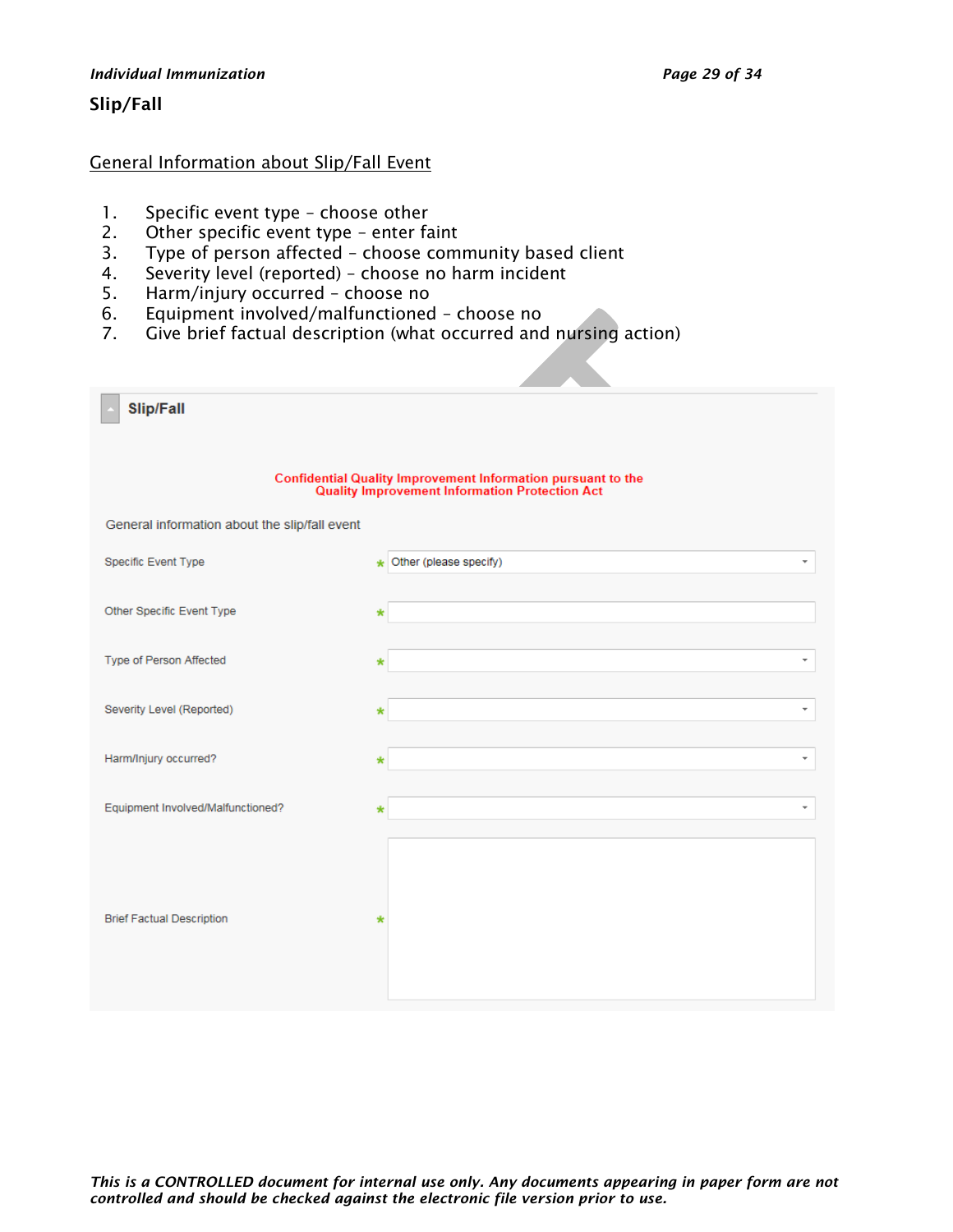#### *Individual Immunization Page 30 of 34*

#### Slip/Fall Event Details

- 1. Fall witnessed choose appropriate answer
- 2. Mobility status at time of fall leave blank
- 3. Attempted action prior to fall leave blank
- 4. Was lift equipment used leave blank
- 5. Fall risk assessment done on admission leave blank
- 6. Time of last fall risk assessment leave blank
- 7. Last fall risk assessment score leave blank
- 8. Fall risk assessment score post fall leave blank
- 9. Restraints in place leave blank
- 10. History of falls in last month leave blank
- 11. Medication contributed to fall choose yes
- 12. Fall safety precautions in place at time of fall leave blank

| <b>Slip/Fall Event Details</b>                    |                  |
|---------------------------------------------------|------------------|
| Details of the slip/fall event                    |                  |
| Fall witnessed?                                   | ÷                |
| Mobility status at time of fall                   | ÷                |
| Attempted action prior to fall                    | ÷                |
| Was lift equipment used?                          | ÷                |
| Fall risk assessment done on admission?           | ÷                |
| Time of last fall risk assessment                 | ÷                |
| Last fall risk assessment score                   | ÷                |
| Fall risk assessment score post fall              | ÷                |
| Restraints in place?                              |                  |
| History of falls in the last month?               | ÷                |
| Medication contributed to fall?                   | $\star$ Yes<br>÷ |
| Fall safety precautions in place at time of fall? |                  |

*This is a CONTROLLED document for internal use only. Any documents appearing in paper form are not controlled and should be checked against the electronic file version prior to use.*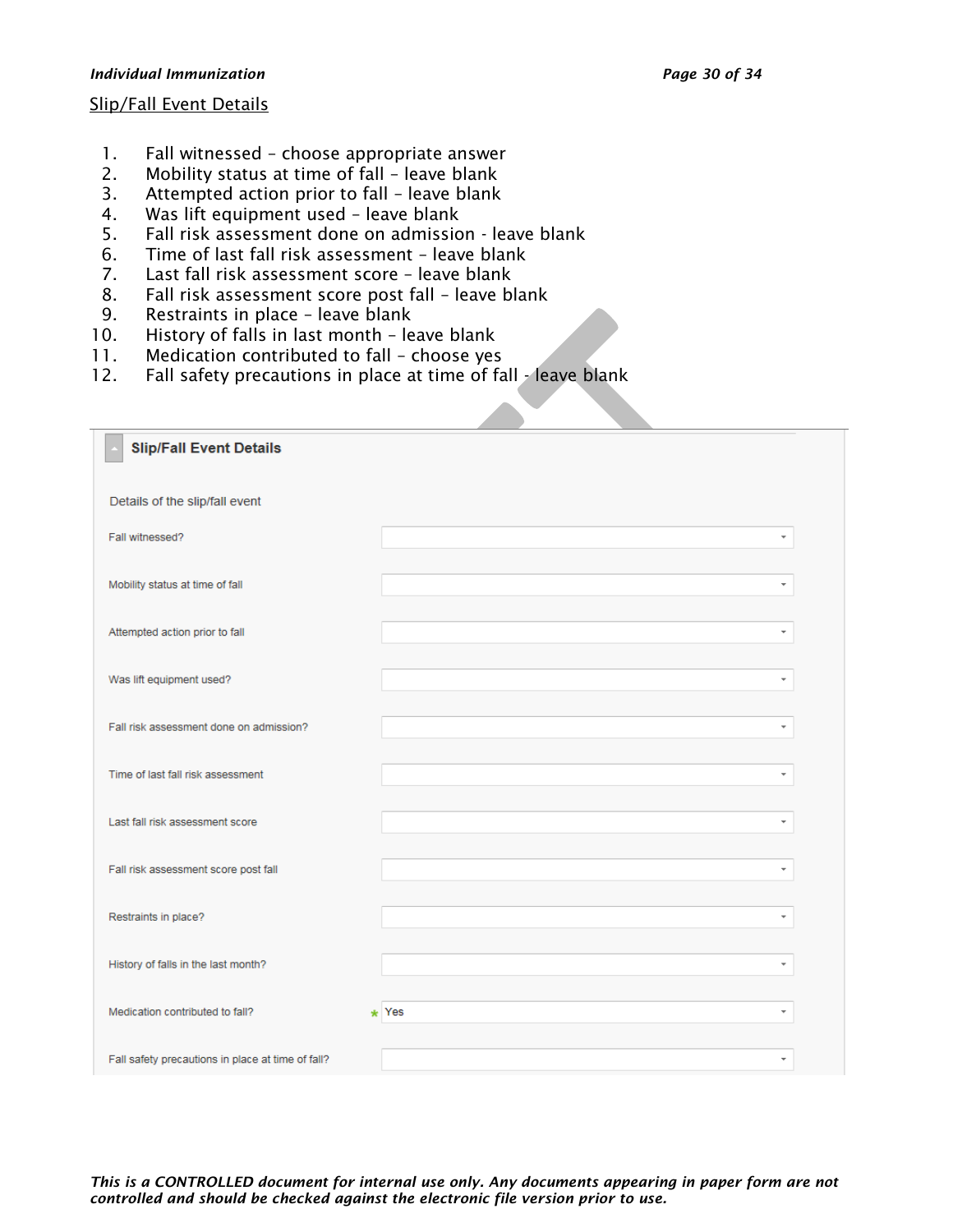#### *Individual Immunization Page 31 of 34*

#### Medication Involved

• Click add to enter medication details

| <b>Medication Involved</b>            |                                       |
|---------------------------------------|---------------------------------------|
| Click Add to enter medication details |                                       |
| Medication(s) Involved                |                                       |
| <b>Drug Generic Name Ordered</b>      | <b>Drug Generic Name Administered</b> |
| <b>Not Specified</b>                  |                                       |
| <b>Add</b> Modify Delete              |                                       |
|                                       |                                       |

### When or Where Event Occurred

- Event date (dd/mm/yyyy)
- Time (use 24 hour clock)
- Authority/Zone/Branch choose correct Zone
- Site choose Public Health
- Medical service or department choose Public Health
- Floor/Clinic/Unit choose PH Protecting Health team

| <b>When and Where Event Occurred</b><br>× |                                    |
|-------------------------------------------|------------------------------------|
|                                           |                                    |
| <b>Event Date</b>                         |                                    |
|                                           | $\star$                            |
| dd/mm/yyyy                                |                                    |
| Time (00:00)                              | $\star$ $\perp$                    |
|                                           |                                    |
| (Please use 24 hour time)                 |                                    |
| Authority/Zone/Branch                     | $\overline{\phantom{a}}$<br>*      |
|                                           |                                    |
| Site                                      | $\overline{\phantom{a}}$<br>$\ast$ |
|                                           |                                    |
|                                           |                                    |
| Medical Service or Department             | $\overline{\phantom{a}}$<br>$\ast$ |
|                                           |                                    |
| Floor/Clinic/Unit                         | $\ast$<br>$\overline{\phantom{a}}$ |
| Click TRASH BIN to clear location values  |                                    |
|                                           |                                    |
|                                           |                                    |
|                                           |                                    |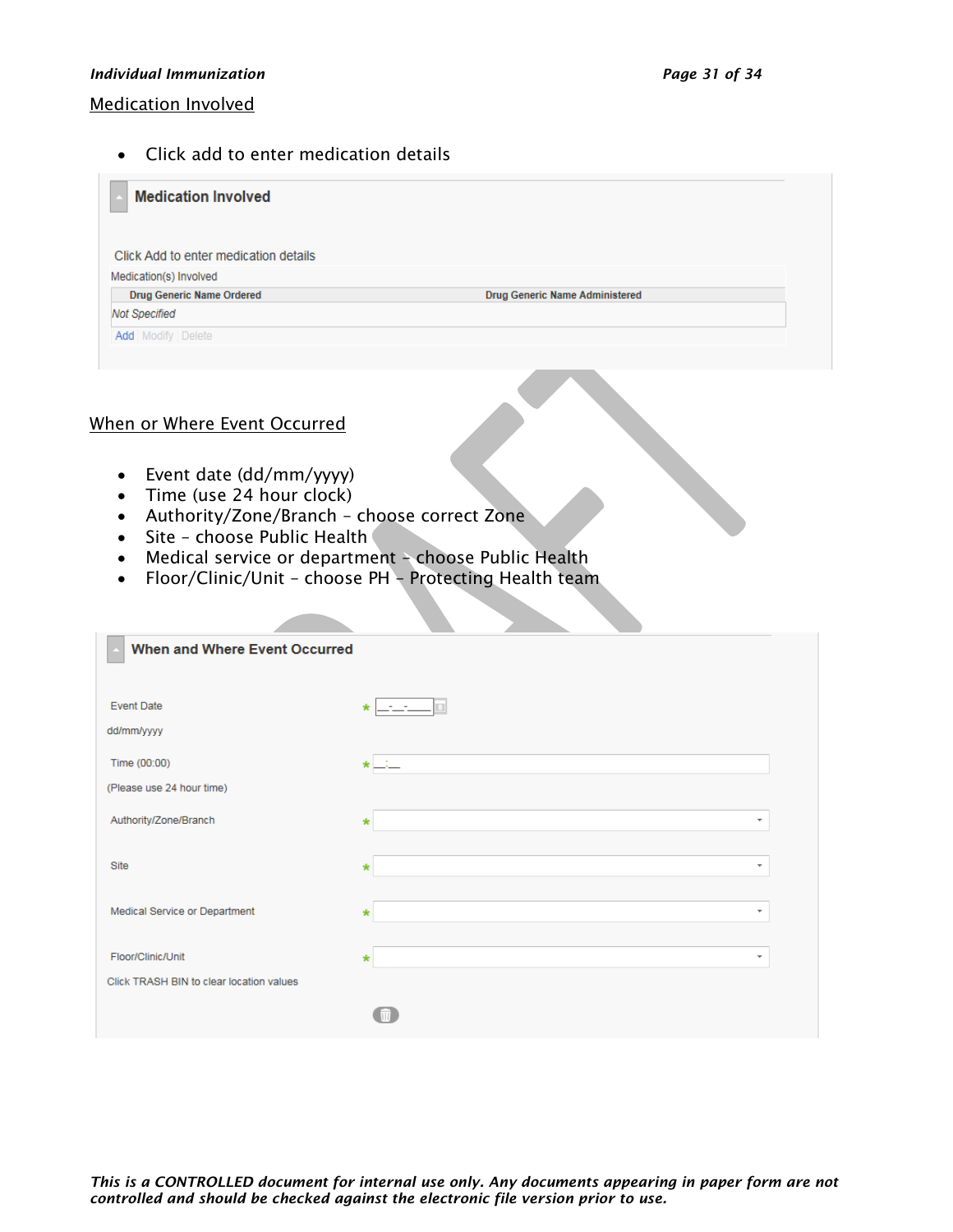#### *Individual Immunization Page 32 of 34*

### Person Affected Details (Details of the person affected by the event)

- Medical record number leave blank
- Health card number (MSI) enter HCN if provided
- Alternate number (OOP/Mil/etc.) leave blank
- Person affected first name \*mandatory field\*
- Person affected last name \*mandatory field\*
- Person affected date of birth dd/mm/yyyy
- Person affected age will automatically populate field

| <b>Person Affected Details</b>              |                          |
|---------------------------------------------|--------------------------|
|                                             |                          |
| Details of the person affected by the event |                          |
| <b>Medical Record Number</b>                | $\bullet$                |
|                                             |                          |
| Health Card Number (MSI)                    | $\mathbf{\Omega}$        |
|                                             |                          |
| Alternate Number(OOP/Mil/etc.)              | $\boldsymbol{\Omega}$    |
|                                             |                          |
| Person Affected First Name                  | $\star$                  |
|                                             |                          |
| Person Affected Last Name                   | $\star$                  |
|                                             |                          |
| Person Affected Date of Birth               |                          |
|                                             |                          |
| dd/mm/yyyy                                  |                          |
| Person Affected Age                         |                          |
| <b>Contract</b>                             | $\overline{\phantom{a}}$ |

# Disclosure Details

- Was the event initially disclosed to patient/client choose yes
- Was the event disclosed to the decision maker/family choose yes

| <b>Disclosure Details</b>                             |        |  |
|-------------------------------------------------------|--------|--|
| Was the event initially disclosed to patient/client?  | $\sim$ |  |
| Was the event disclosed to the decision maker/family? |        |  |
|                                                       |        |  |

*This is a CONTROLLED document for internal use only. Any documents appearing in paper form are not controlled and should be checked against the electronic file version prior to use.*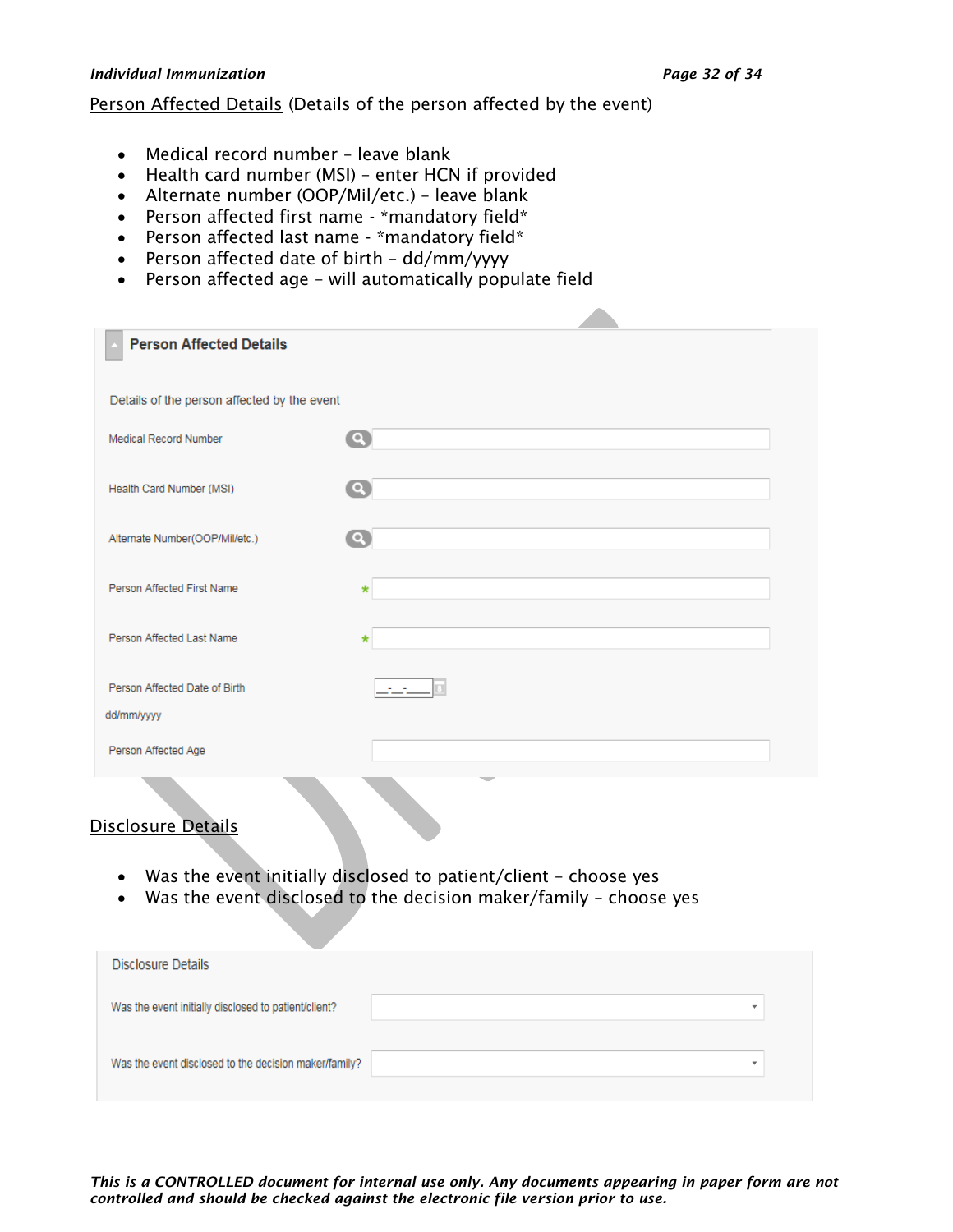### Parties' Involved/Notified/Witnesses

- Click add
- Add any staff involved/witnesses/family that was notified by filling in drop-down attachments

| <b>Parties Involved / Notified / Witnesses</b> |                                                                         |
|------------------------------------------------|-------------------------------------------------------------------------|
|                                                | Click Add to enter parties involved / notified / witnesses in the event |
| Party Involved / Notified / Witnesses          |                                                                         |
| Role                                           | <b>Name</b>                                                             |
| <b>Not Specified</b>                           |                                                                         |
| <b>Add</b> Modify Delete                       |                                                                         |
|                                                |                                                                         |
|                                                |                                                                         |

## **Attachments**

• Do not add any health record or human resource documentation

| <b>Attachments</b>     |                                                                   |                    |  |
|------------------------|-------------------------------------------------------------------|--------------------|--|
|                        |                                                                   |                    |  |
|                        | Do NOT attach ANY health record or human resources documentation. |                    |  |
| <b>Attachments</b>     |                                                                   |                    |  |
| FileName               | Category                                                          | <b>Description</b> |  |
| <b>Not Specified</b>   |                                                                   |                    |  |
| Open Add Modify Remove |                                                                   |                    |  |
|                        | Submit (located on the bottom right of screen)                    |                    |  |
|                        |                                                                   |                    |  |
| <b>Delete</b>          | <b>Submit &amp; Copy</b><br><b>Submit</b>                         |                    |  |